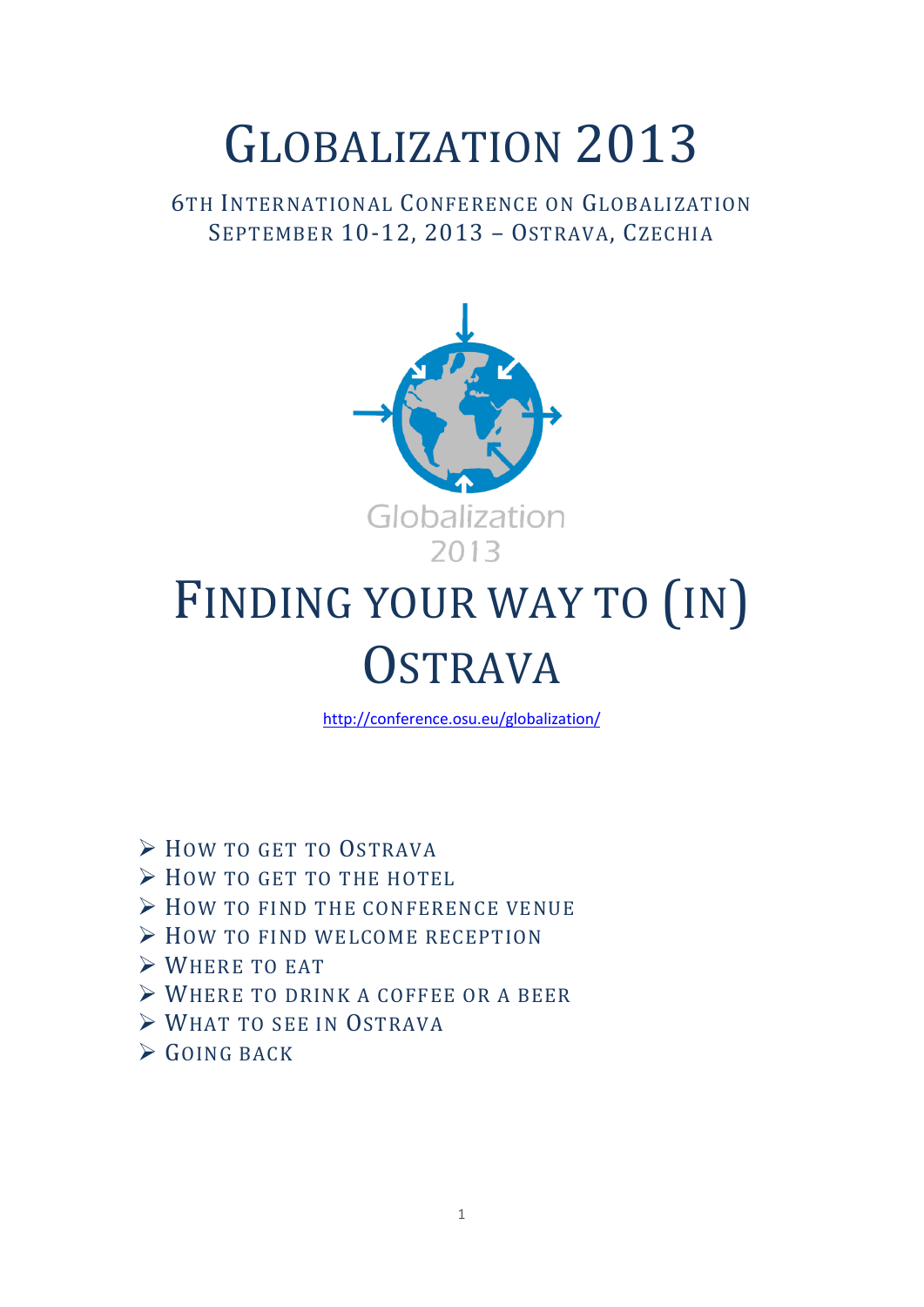# HOW TO GET TO OSTRAVA

General means of transport to Ostrava are described on our web page<http://konference.osu.cz/globalization/> (section "How to get to Ostrava"). You can find there also links to the web pages of the airports in Ostrava, Prague, Vienna, Katowice and Krakow.

## FROM VÁCLAV HAVEL PRAGUE AIRPORT TO PRAGUE MAIN TRAIN **STATION**

There are two options how to get from airport to main train station.

1. Airport Express bus service (AE) operates between Vaclav Havel Airport Prague and Prague Main Train Station (Praha hl.n.). Travel time from airport to Main Station should take 45 minutes, basic fare is 60 CZK and ticket can be purchased at the driver (tickets of Prague public transports are not valid here!). See timetable for details.

| АЕ                                   |                                                                 | Městská doprava Praha       |    | Dopravce: Dopravní podnik hl. m. Prahy, akciová společnost, Sokolovská 217/42, 190 22 Praha 9 |                          |
|--------------------------------------|-----------------------------------------------------------------|-----------------------------|----|-----------------------------------------------------------------------------------------------|--------------------------|
|                                      |                                                                 | Informace: Dispecink@dpo.cz |    |                                                                                               | Platí od: 9.6.2013       |
| <b>Wanta</b> Fel Arba<br>itzdy (min) |                                                                 | Linka 103120                |    | <b>CELÝ TÝDEN</b>                                                                             |                          |
| • TERMINÁL 1                         |                                                                 |                             |    |                                                                                               | 4                        |
| 2 Terminál 2 ·                       |                                                                 |                             | 5  | 45                                                                                            | 5                        |
| 19 Dejvická vz                       |                                                                 |                             | 6  |                                                                                               | 6                        |
| 38 Náměstí Republiky vr              |                                                                 |                             |    | 15 45                                                                                         |                          |
| 41 Masarykovo nádraží Ha             |                                                                 |                             |    | 05 35                                                                                         |                          |
| 46 HLAVNÍNÁDRAŽÍ ™                   |                                                                 |                             | 8  | 05 35                                                                                         | 8                        |
|                                      | & - Všechny spoje zajišťuje nízkopodlažní vozidlo.              |                             |    | 05 25 45                                                                                      | 9                        |
|                                      | € - zastávka je v provozu pouze pro výstup                      |                             | 10 | 05 25 45                                                                                      | 10                       |
|                                      | · zastávka je v provozu pouze pro nástup                        |                             | 11 | 05 25 45                                                                                      | 11                       |
| <b>TARIFNÍ PODMÍNKY:</b>             |                                                                 |                             |    | 05 25 45                                                                                      | 12                       |
|                                      |                                                                 |                             |    | 05 25 45                                                                                      | $\overline{13}$          |
|                                      | Platí zvláštní jízdné PID a tarif ČD                            |                             | 14 | 05 35                                                                                         | 14                       |
|                                      | Základní jízdné60 Kč (40 Kč z/do zastávky Dejvická)             |                             | 15 |                                                                                               | 15                       |
|                                      | Dětské jízdné (6-15 let) 30 Kč (20 Kč z/do zastávky Dejvická)   |                             | 16 | 05 35                                                                                         | 16                       |
|                                      | Ostatní jízdenky PID neplatí.                                   |                             |    | 05 35                                                                                         |                          |
|                                      | Prodej jízdenek u řidiče.                                       |                             | 17 | 05 35                                                                                         | $\overline{17}$          |
|                                      | Nástup pouze předními dveřmi.                                   |                             | 18 | 05 35                                                                                         | 18                       |
|                                      |                                                                 |                             | 19 | 15 45                                                                                         | 19                       |
|                                      | <b>TARIFF AND FARE CONDITIONS:</b>                              |                             | 20 | 15 45                                                                                         | 20                       |
|                                      |                                                                 |                             | 21 | 15                                                                                            | $\overline{21}$          |
|                                      | Special PID (Prague Integrated Transport) fare and tariff       |                             | 22 |                                                                                               | $\overline{22}$          |
|                                      | of the Czech Railways (CD) applicable                           |                             | 23 |                                                                                               | 23                       |
|                                      |                                                                 |                             | 0  |                                                                                               | 0                        |
|                                      | Child's fare (6-15 years) CZK 30 (CZK 20 from/to Dejvická stop) |                             | 1  |                                                                                               |                          |
|                                      | Other PID tickets are not applicable.                           |                             |    |                                                                                               |                          |
|                                      | Tickets available from the driver.                              |                             | 2  |                                                                                               | 2                        |
|                                      | Access through the front door only.                             |                             | 3  |                                                                                               | $\overline{\mathbf{3}}$  |
|                                      |                                                                 |                             |    |                                                                                               |                          |
| O svátcích jede jako v neděli (†).   |                                                                 |                             |    |                                                                                               | Soft. CHAPS spol. s r.o. |
|                                      |                                                                 |                             |    |                                                                                               |                          |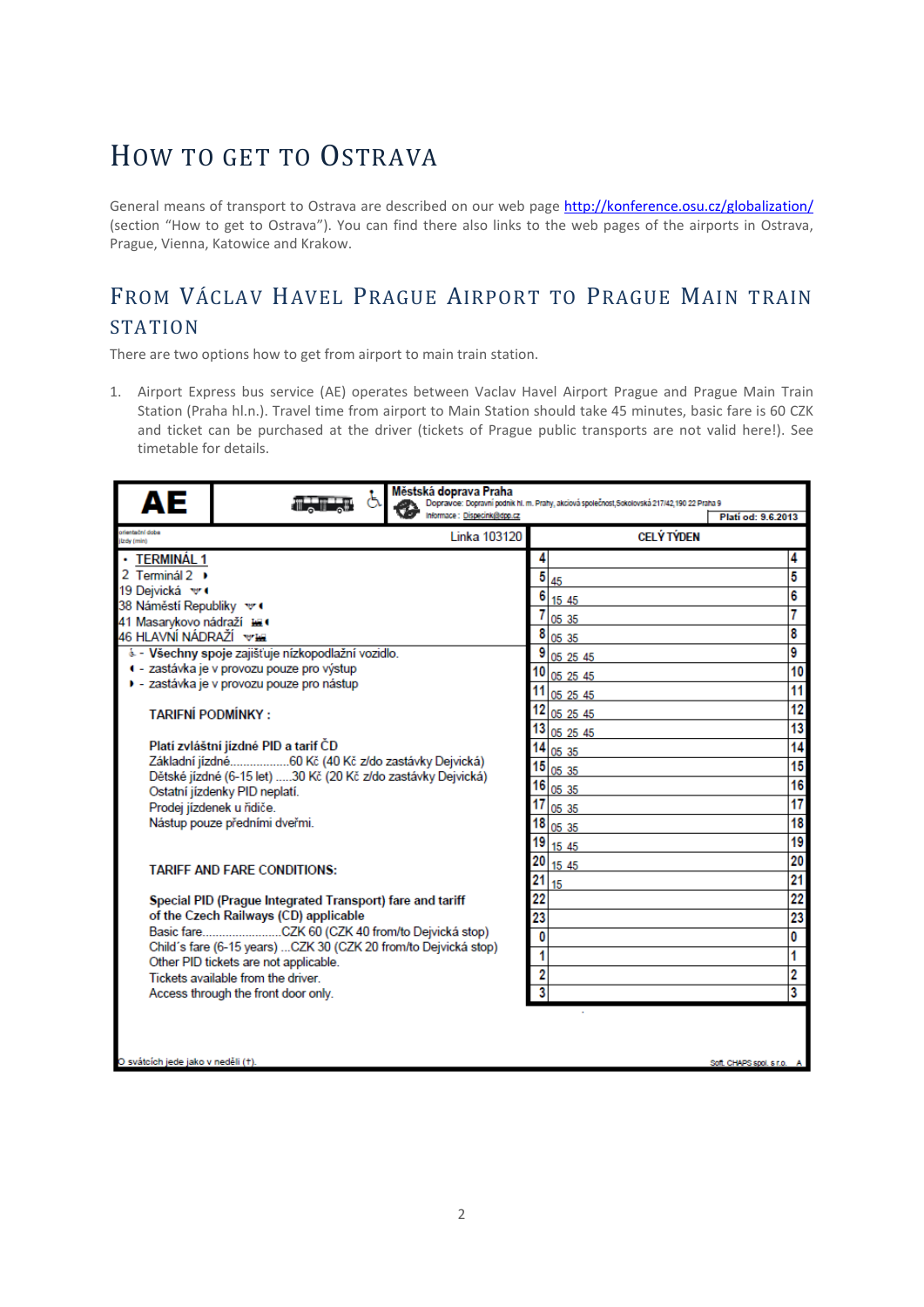- 2. Bus  $N^{\circ}$  119 connects Václav Havel Prague Airport with Metro line C (station Dejvicka). Bus stops at Terminal 1 and Terminal 2 (in front of the Arrival hall). Basic ticket for adult costs 32 CZK and is valid for 90 minutes. Public Transport Ticket Sale is available at:
	- a. Public Transport counters in Arrival Halls of Terminals 1 & 2 (from 7 am to 10 pm),
	- b. Automats placed at bus stops (cash required),
	- c. From a bus driver (cash required, there is little extra fee).

To get to the Main Station (Hlavni nadrazi) change the lines at Muzeum (line C; see the map bellow). Travel time from airport to Main Station should take 40-50 minutes.

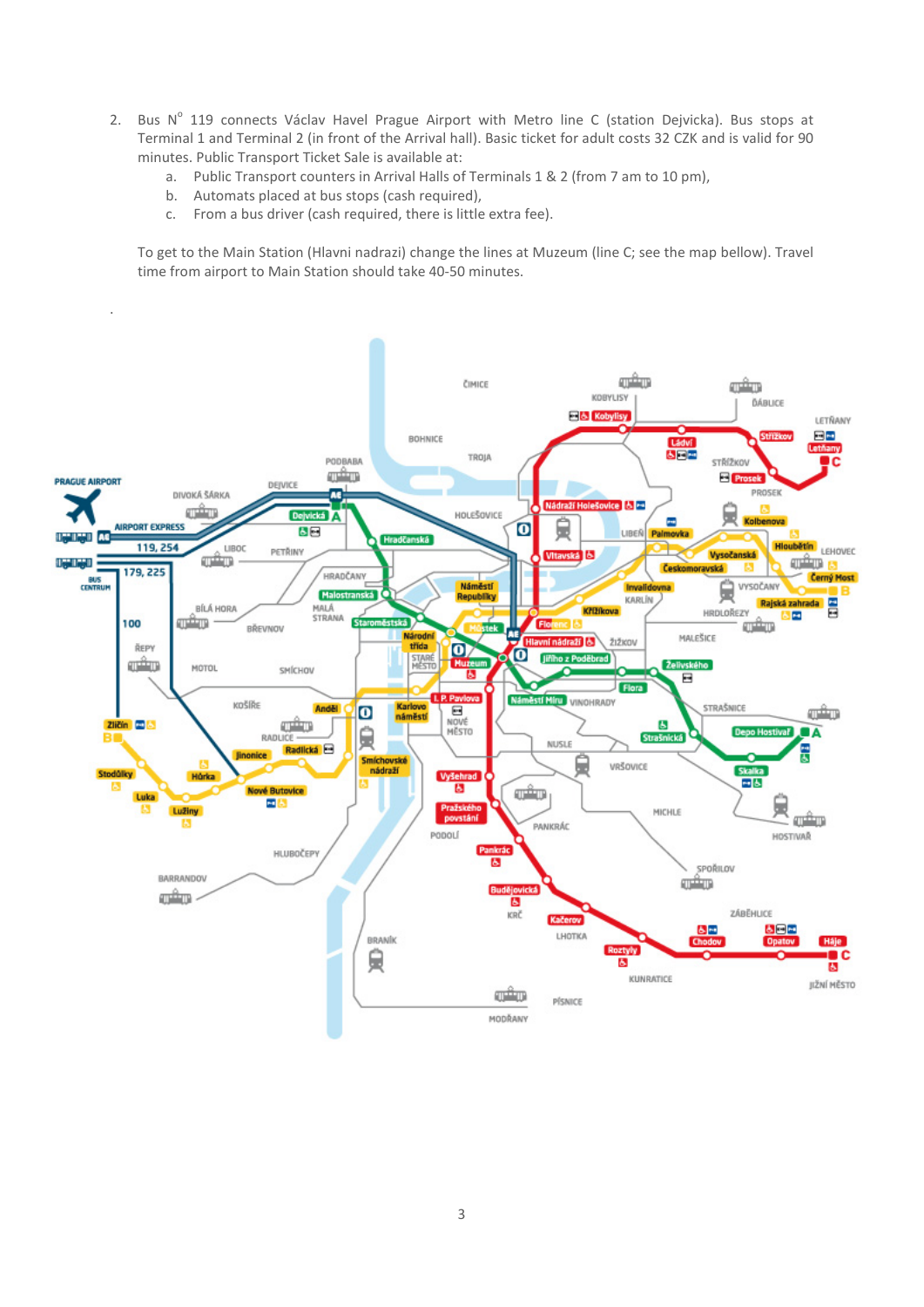## BUS Nº 119 TIMETABLE

| <b>METROBUS</b><br>119<br><b>TRACK</b><br>œ                                                                                                                                                                                                                                                                                                                                                                                                                                         | PRAŽSKÁ INTEGROVANÁ DOPRAVA (PID) - Městská doprava Praha<br>Dopravoe: Dopravní podnik hl. m. Prahy, akciová společnost, Sokolovská 217/42, 190 22 Praha 9<br>Informace o provozu PID na tel.: 296 191 817; na internetu : WWW.dpp.cz                                                                                                                                                                                                                                                                                                                                                                                                                                                                                                                                                                                                                                                                                                                                                                                                                                                                                                                                                                                                                                                                                                                                                                                                                                                                                                                                                                                                                                                                                 |                                                                                                                                                                                                                                                                                                                                                                                                                                                                                                                                                                                                                                                                                                                                                                                                                                                                                                                                                                                                                                                                                                                                                                                                                                                                                               |                                                                                                                                                 |
|-------------------------------------------------------------------------------------------------------------------------------------------------------------------------------------------------------------------------------------------------------------------------------------------------------------------------------------------------------------------------------------------------------------------------------------------------------------------------------------|-----------------------------------------------------------------------------------------------------------------------------------------------------------------------------------------------------------------------------------------------------------------------------------------------------------------------------------------------------------------------------------------------------------------------------------------------------------------------------------------------------------------------------------------------------------------------------------------------------------------------------------------------------------------------------------------------------------------------------------------------------------------------------------------------------------------------------------------------------------------------------------------------------------------------------------------------------------------------------------------------------------------------------------------------------------------------------------------------------------------------------------------------------------------------------------------------------------------------------------------------------------------------------------------------------------------------------------------------------------------------------------------------------------------------------------------------------------------------------------------------------------------------------------------------------------------------------------------------------------------------------------------------------------------------------------------------------------------------|-----------------------------------------------------------------------------------------------------------------------------------------------------------------------------------------------------------------------------------------------------------------------------------------------------------------------------------------------------------------------------------------------------------------------------------------------------------------------------------------------------------------------------------------------------------------------------------------------------------------------------------------------------------------------------------------------------------------------------------------------------------------------------------------------------------------------------------------------------------------------------------------------------------------------------------------------------------------------------------------------------------------------------------------------------------------------------------------------------------------------------------------------------------------------------------------------------------------------------------------------------------------------------------------------|-------------------------------------------------------------------------------------------------------------------------------------------------|
| změna trasy / diversion<br>prientační doba<br>Tarifní pásmo P<br>(Izdy (min)                                                                                                                                                                                                                                                                                                                                                                                                        | PRACOVNÍ DEN (*)                                                                                                                                                                                                                                                                                                                                                                                                                                                                                                                                                                                                                                                                                                                                                                                                                                                                                                                                                                                                                                                                                                                                                                                                                                                                                                                                                                                                                                                                                                                                                                                                                                                                                                      | Platí od: 27.8.2013                                                                                                                                                                                                                                                                                                                                                                                                                                                                                                                                                                                                                                                                                                                                                                                                                                                                                                                                                                                                                                                                                                                                                                                                                                                                           |                                                                                                                                                 |
| <b>TERMINÁL 1</b><br>Terminál 2<br>2<br>x Schengenská<br>U Hangáru<br>5<br>x Na Padesátníku<br>x Terminál 3<br>8<br>9<br>K Letišti<br>Dědina<br>11<br>Nová Šárka<br>12<br>Divoká Šárka<br>13<br>15<br>Vozovna Vokovice<br>16<br>Nad Džbánem<br>18<br>Nádraží Veleslavín<br>19<br>Červený Vrch<br>Sídliště Červený Vrch<br>20<br>22<br>Bořislavka<br>23<br>Hadovka<br>24<br>Thákurova<br>27<br>DEJVICKA w<br>x - na znamení<br>& - Zvýrazněné spoje zajišťuje nízkopodlažní vozidlo. | $\frac{1}{11}$ $\frac{1}{31}$ $\frac{1}{51}$<br>$\frac{1}{12}$ $\frac{3}{2}$ $\frac{5}{2}$ $\frac{1}{2}$ $\frac{3}{2}$ $\frac{5}{2}$ $\frac{1}{2}$ $\frac{5}{2}$ $\frac{1}{2}$ $\frac{1}{2}$ $\frac{1}{2}$ $\frac{1}{2}$ $\frac{1}{2}$ $\frac{5}{2}$ $\frac{5}{2}$ $\frac{1}{2}$ $\frac{1}{2}$ $\frac{1}{4}$ $\frac{1}{4}$ $\frac{1}{5}$ $\frac{5}{5}$<br>$\frac{1}{2}$<br>05 13 20 28 35 43 50 58<br>05 13 20 28 35 43 50 58<br>05 13 20 28 35 43 50 58<br>$\frac{1}{05}$ $\frac{1}{13}$ $\frac{1}{20}$ $\frac{1}{28}$ $\frac{1}{35}$ $\frac{1}{43}$ $\frac{1}{50}$ $\frac{1}{58}$<br>12<br>$\frac{1}{05}$ $\frac{1}{13}$ $\frac{1}{20}$ $\frac{1}{28}$ $\frac{1}{35}$ $\frac{1}{43}$ $\frac{1}{50}$ $\frac{1}{58}$<br>13<br>$\frac{1}{05}$ $\frac{1}{13}$ $\frac{1}{20}$ $\frac{1}{27}$ $\frac{1}{33}$ 39 $\frac{1}{45}$ $\frac{1}{51}$ $\frac{1}{57}$<br>1 1 1 1 1 1<br>Ł.<br>å.<br>å.<br>15<br>03 09 15 21 27 33 39 45 51 57<br>$\frac{1}{03}$ $\frac{1}{09}$ $\frac{1}{15}$ $\frac{1}{21}$ $\frac{1}{27}$ $\frac{1}{33}$ $\frac{39}{39}$ $\frac{45}{45}$ $\frac{51}{51}$ $\frac{1}{57}$<br>16<br>$\frac{1}{03}$ $\frac{1}{09}$ $\frac{1}{15}$ $\frac{1}{21}$ $\frac{1}{27}$ $\frac{1}{33}$ $\frac{1}{39}$ $\frac{1}{45}$ $\frac{1}{51}$ $\frac{1}{57}$<br>$04$ $\overline{12}$ $\overline{20}$ $\overline{28}$ $\overline{35}$ $\overline{43}$ $\overline{51}$<br>18<br><b><i>EEEE</i></b><br>a.,<br>19<br>00 10 20 30 40 50<br>医上皮<br>Ł.<br>Ł.<br>Ł.<br>20<br>00 10 20 30 40 50<br>$\frac{1}{01}$ $\frac{1}{11}$ $\frac{1}{21}$ $\frac{1}{31}$ $\frac{1}{41}$ $\frac{1}{51}$<br>21<br>22<br>$23\frac{1}{01} + \frac{1}{11} + \frac{1}{29}$<br>0<br>2<br>3<br>Tarif PID:<br>Jízda s předem zakoupenou jízdenkou. | SOBOTA (6) a NEDÉLE (†)<br>$\frac{1}{11}$ $\frac{1}{31}$ $\frac{1}{51}$<br>$\frac{1}{11}$ $\frac{1}{31}$ $\frac{1}{51}$<br>Æ.<br>Æ.<br>Æ.<br>÷.<br>÷.<br>å.<br>01 11 21 31 41 51<br>Ł.<br>å.<br>Ł.<br>Ł.<br>å.<br>01 10 20 29 39 49<br>$\frac{1}{10}$ $\frac{1}{19}$ $\frac{1}{29}$ $\frac{1}{39}$ $\frac{1}{49}$ $\frac{1}{59}$<br>å.<br>09 19 29 39 49 59<br><b>LLL</b><br>Æ.<br>09 19 29 39 49 59<br>Ł.<br>4. A.<br>Æ.<br>Ł.<br>09 19 29 39 49 59<br>$\frac{1}{09}$ $\frac{1}{19}$ $\frac{1}{29}$ $\frac{1}{39}$ $\frac{1}{49}$ $\frac{1}{59}$<br>$\frac{1}{09}$ $\frac{1}{19}$ $\frac{1}{29}$ $\frac{1}{39}$ $\frac{1}{49}$ $\frac{1}{59}$<br>å.<br>09 19 29 39 49 59<br>主主主<br>÷.<br>09 19 29 39 49 59<br>Ŧ.<br>Ł.<br>Ł.<br>Ł.<br>å.<br>09 19 29 39 49 59<br>÷.<br>Ł.<br>09 19 29 39 49 59<br>$\frac{1}{09}$ $\frac{1}{19}$ $\frac{1}{29}$ $\frac{1}{39}$ $\frac{1}{49}$ $\frac{1}{59}$<br>t t t<br>Æ.<br>09 19 29 39 49 59<br>$\frac{25}{19}$ $\frac{2}{19}$ $\frac{29}{29}$ $\frac{40}{10}$ $\frac{50}{11}$<br>01 11 21 31 41 51<br>$\frac{1}{01}$ $\frac{1}{11}$ $\frac{1}{21}$ $\frac{1}{31}$ $\frac{1}{41}$ $\frac{1}{51}$<br>$\frac{1}{01}$ $\frac{1}{11}$ $\frac{1}{29}$<br>Doplňkový prodej jízdenek s přirážkou u řidiče.<br>Území hl. m. Prahy se počítá jako 4 tarifní pásma. | 4<br>5<br>6<br>7<br>8<br>9<br>10<br>11<br>12<br>13<br>14<br>15<br>16<br>$\overline{17}$<br>18<br>19<br>20<br>21<br>22<br>23<br>0<br>1<br>2<br>3 |
| O svátcích jede jako v neděli (†).                                                                                                                                                                                                                                                                                                                                                                                                                                                  |                                                                                                                                                                                                                                                                                                                                                                                                                                                                                                                                                                                                                                                                                                                                                                                                                                                                                                                                                                                                                                                                                                                                                                                                                                                                                                                                                                                                                                                                                                                                                                                                                                                                                                                       | Soft. CHAPS spol. s r.o. A                                                                                                                                                                                                                                                                                                                                                                                                                                                                                                                                                                                                                                                                                                                                                                                                                                                                                                                                                                                                                                                                                                                                                                                                                                                                    |                                                                                                                                                 |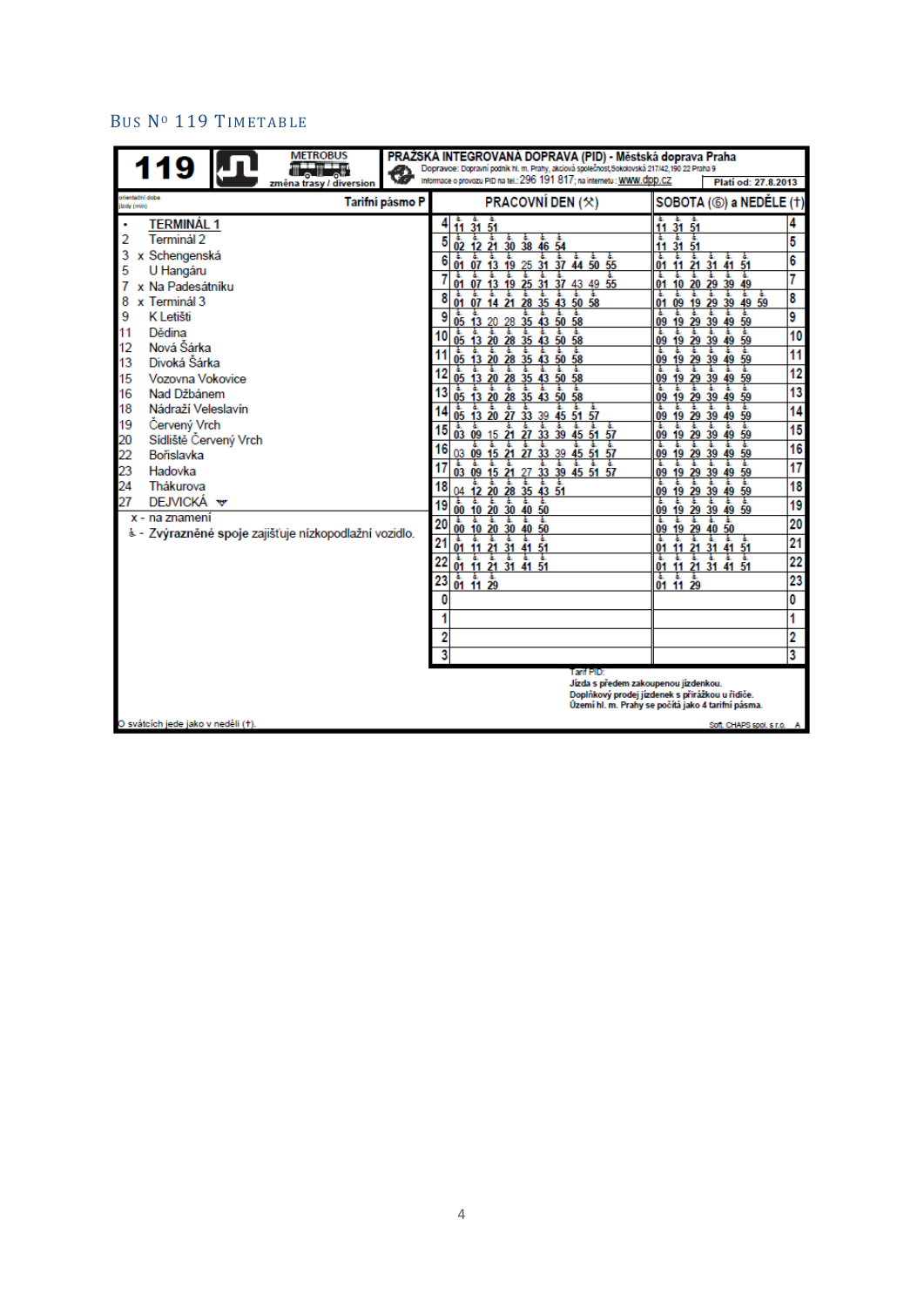## TRAIN TIMETABLES FROM PRAGUE TO OSTRAVA

|                    | Ex      | 149 LE |         | 1359 IC |          | 1009 | SC 507 |           | <b>SC</b> | <b>LE</b>  | $1361$ Ex |          | 151 | IC       | 1011 |       | SC 511 SC |
|--------------------|---------|--------|---------|---------|----------|------|--------|-----------|-----------|------------|-----------|----------|-----|----------|------|-------|-----------|
|                    | Leoš    |        | LEO     |         | Regiojet |      |        | Pendolino |           | <b>LEO</b> |           | Hukvaldy |     | Regiojet |      |       | Pendolino |
|                    | Janáček |        | Express |         |          |      |        |           |           | Express    |           |          |     |          |      |       |           |
| Praha hl.n.        | 12:16   |        | 12:29   |         | 13:12    |      | 13:29  |           |           | 14:09      |           | 14:16    |     | 15:12    |      | 15:29 |           |
| Ostrava-<br>Svinov | 15:48   |        | 15:37   |         | 16:28    |      | 16:31  |           |           | 17:20      |           | 17:48    |     | 18:28    |      | 18:31 |           |
| Ostrava<br>hl.n.   | 15:57   |        | 15:44   |         | 16:36    |      | 16:40  |           |           | 17:29      |           | 17:27    |     | 18:36    |      | 18:40 |           |

Prague → Ostrava (9 September 2013, afternoon)

#### Prague → Ostrava (9 September 2013, afternoon)

|                    | 1363<br>LE<br><b>LEO</b><br>Express | 1013<br>IC<br>Regiojet | 153<br>Ex<br>Jan<br>Perner | SC 513 SC<br>Pendolino | 1015<br>IC<br>Regiojet | SC 515 SC<br>Pendolino | 541<br>Ex<br>Hutník | 1365<br>LE<br><b>LEO</b><br>Express |
|--------------------|-------------------------------------|------------------------|----------------------------|------------------------|------------------------|------------------------|---------------------|-------------------------------------|
| Praha<br>hl.n.     | 16:09                               | 16:12                  | 16:16                      | 16:29                  | 17:12                  | 17:29                  | 18:16               | 18:29                               |
| Ostrava-<br>Svinov | 19:20                               | 19:37                  | 19:48                      | 19:31                  | 20:37                  | 20:31                  | 21:54               | 21:37                               |
| Ostrava<br>hl.n.   | 19:29                               | 19:45                  | 19:57                      | 19:40                  | 20:44                  | 20:40                  | 22:02               | 21:44                               |

#### Prague → Ostrava (9 September 2013, afternoon)

|                    | 1017<br>IC<br>Regiojet | SC 517 SC<br>Pendolino | Ex<br>543<br>Ostravan |
|--------------------|------------------------|------------------------|-----------------------|
| Praha<br>hl.n.     | 19:12                  | 19:29                  | 20:16                 |
| Ostrava-<br>Svinov | 22:37                  | 22:31                  | 23:54                 |
| Ostrava<br>hl.n.   | 22:45                  | 22:40                  | 0:02                  |

#### Prague  $\rightarrow$  Ostrava (10 September 2013, morning)

| . . <i>. .</i>     |             |            |           |           |            |            |           |           |
|--------------------|-------------|------------|-----------|-----------|------------|------------|-----------|-----------|
|                    | 1351<br>LE. | 1001<br>IC | SC 501 SC | 143<br>Ex | 1353<br>LE | 1003<br>IC | SC 503 SC | 145<br>Ex |
|                    | <b>LEO</b>  | RegioJet   | Pendolino | Odra      | <b>LEO</b> | RegioJet   | Pendolino | Landek    |
|                    | Express     |            |           |           | Express    |            |           |           |
| Praha<br>hl.n.     | 4:29        | 5:12       | 5:29      | 6:16      | 6:29       | 7:12       | 7:29      | 8:16      |
| Ostrava-<br>Svinov | 7:37        | 8:28       | 8:31      | 9:48      | 9:37       | 10:28      | 10:31     | 11:48     |
| Ostrava<br>hl.n.   | 7:44        | 8:36       | 8:40      | 9:57      | 9:44       | 10:36      | 9:40      | 11:57     |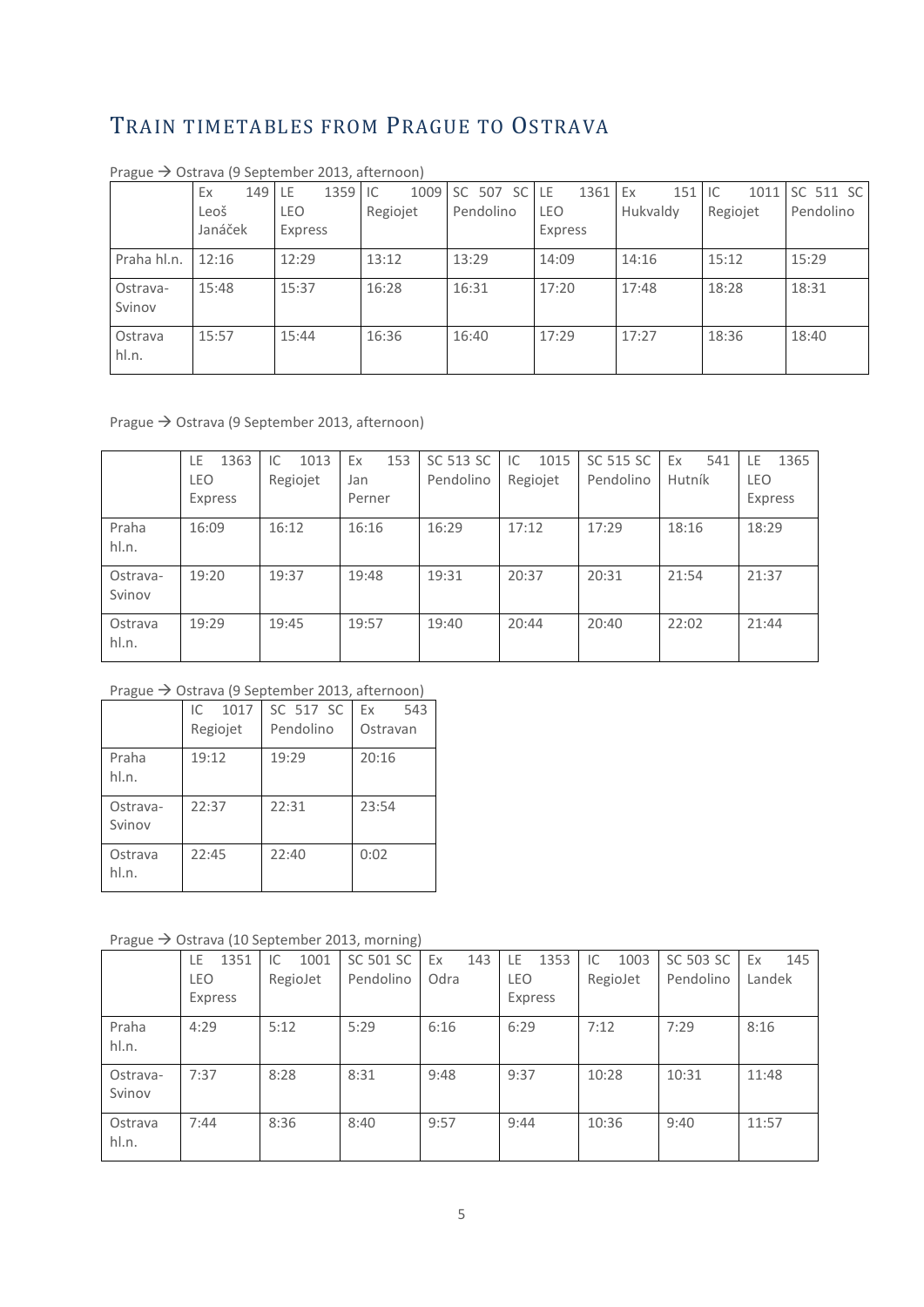| $\cdots$            |                                      |                        | ັ                      |
|---------------------|--------------------------------------|------------------------|------------------------|
|                     | 1355<br>LE.<br>LEO<br><b>Express</b> | 1005<br>IC<br>RegioJet | Sc 505 Sc<br>Pendolino |
| Praha<br>hl.n.      | 8:29                                 | 9:12                   | 9:29                   |
| Ostrava-<br>Svinov  | 11:37                                | 12:28                  | 12:31                  |
| Ostrava<br>$h$ l.n. | 11:44                                | 12:36                  | 12:40                  |

Prague  $\rightarrow$  Ostrava (10 September 2013, morning)

SC (Super City) train is the Czech Railways' high-speed service operating between Prague and Ostrava. 2<sup>nd</sup> class ticket costs 495 CZK. **Reservation is obligatory and is included in the price**.

EC (Euro City), IC (Inter City) and Ex (Express) trains are slower, but comfortable too. 2<sup>nd</sup> class ticket from Prague to Ostrava costs 295 CZK, reservation is possible and is not included in the price; however, most people buy reservation only in rush hours (Friday and Sunday afternoons).

LE (LEO Express) – Economy class ticket costs from 288 CZK, Business class ticket costs from 462 CZK, Premium class ticket costs from 747 CZK. **Reservation is obligatory and can be done here:** <http://www.le.cz/ticket/rezervace/krok-1?toc=3>

Regiojet – Ticket costs 295 CZK. **The reservation is obligatory and can be done on the following address:** [http://jizdenky.studentagency.cz/Booking/from/PHN/to/OVH/tarif/REGULAR/departure/20130](http://jizdenky.studentagency.cz/Booking/from/PHN/to/OVH/tarif/REGULAR/departure/20130909/?utm_source=idos&utm_medium=cpc&utm_campaign=kupted%23search-results%20%0e) [909/?utm\\_source=idos&utm\\_medium=cpc&utm\\_campaign=kupted#search-results](http://jizdenky.studentagency.cz/Booking/from/PHN/to/OVH/tarif/REGULAR/departure/20130909/?utm_source=idos&utm_medium=cpc&utm_campaign=kupted%23search-results%20%0e)

## TRAIN TIMETABLES FROM VIENNA TO OSTRAVA

Important alert! The main station in Vienna (Wien Sudbahnhof) is under huge reconstruction! There is a possibility of traffic complications!

|                | EC 102 Polonia $-$ EC 72 Smetana<br>direct train |                                                                 | EC 74<br>Franz<br>Schubert                                                   | EC 76<br>Antonin<br>Dvorak                                         |
|----------------|--------------------------------------------------|-----------------------------------------------------------------|------------------------------------------------------------------------------|--------------------------------------------------------------------|
| Wien Meidling  | 13:32                                            | 14:32                                                           | 16:32                                                                        | 18:32                                                              |
| <b>Breclav</b> | 14:53                                            | $\mathsf{X}$                                                    | 17:56 - change to $x$<br>the train Ex 531<br>Helfštýn, departure<br>at 18:13 |                                                                    |
| Brno hl.n.     | $\chi$                                           | $16:37$ - change to<br>the<br>train R743,<br>departure at 17:02 |                                                                              | $20:37$ - change to<br>the<br>train<br>R747,<br>departure at 21:02 |
| Ostrava-Svinov | 16:51                                            | 19:16                                                           | 19:52                                                                        | 23:16                                                              |
| Ostrava hl.n.  | 17:00                                            | 19:25                                                           | 20:01                                                                        | 23:25                                                              |

Vienna  $\rightarrow$  Ostrava (9 September, afternoon): direct trains and connections with change in Brno or Breclav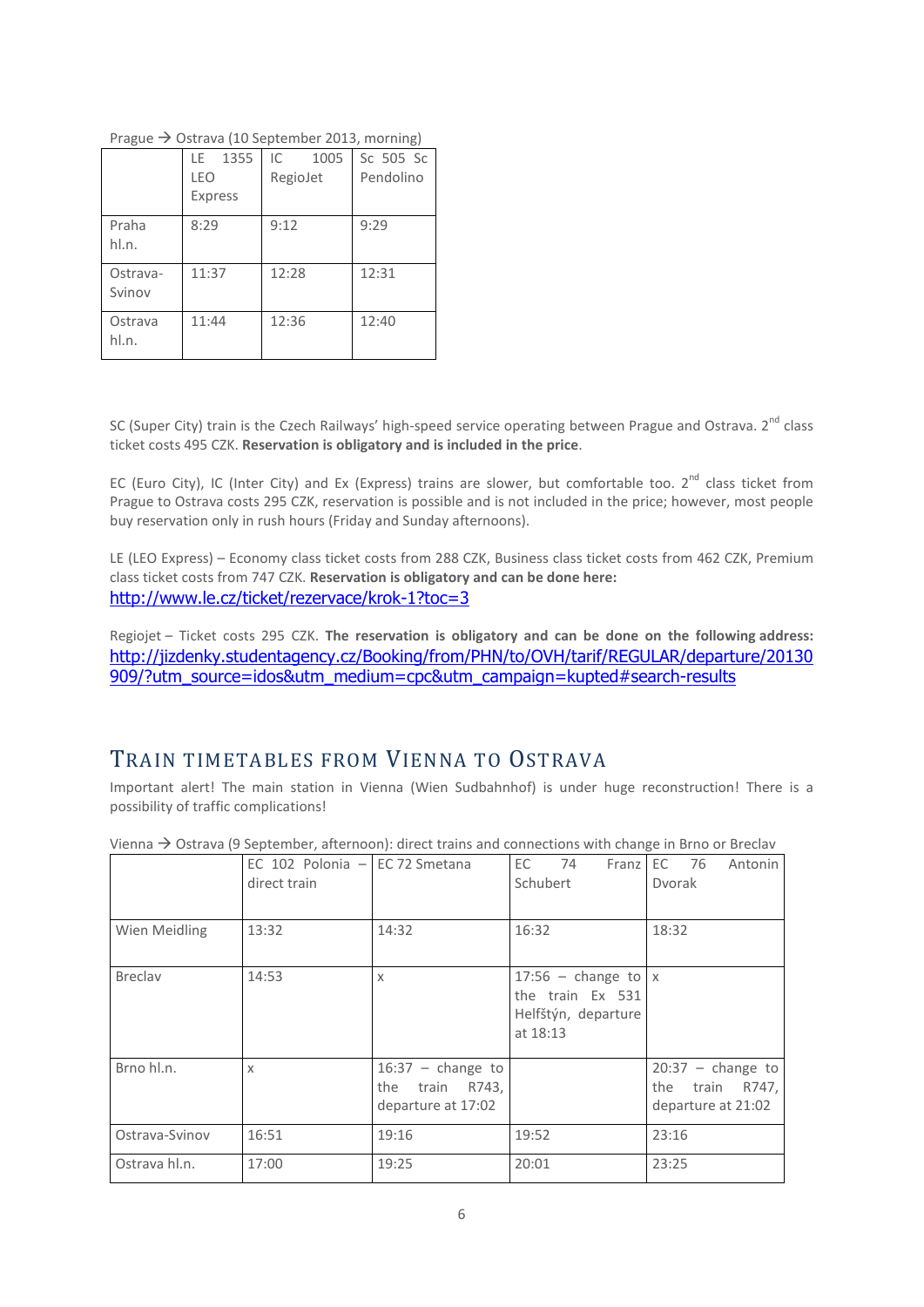|                | EC 104 Sobieski – direct train   EC 172 Vindobona |                               |
|----------------|---------------------------------------------------|-------------------------------|
|                |                                                   |                               |
| Wien Meidling  | 7:42                                              | 9:32                          |
| <b>Breclav</b> | X                                                 | $10:53$ - change to the train |
|                |                                                   | EC 130 Varsovia, departure    |
|                |                                                   | at 11:06                      |
| Ostrava-Svinov | 10:51                                             | 12:51                         |
| Ostrava hl.n.  | 11:00                                             | 13:00                         |

Vienna  $\rightarrow$  Ostrava (September 10, morning) direct trains and connections with change in Breclav

Train ticket from Vienna to Ostrava should cost circa 30 EUR. We recommend you to take the direct trains or the connections with change in Breclav rather then in Brno.

## ANOTHER CONNECTIONS

More train connection from Vienna and Prague and connections from Slovakia, Poland or from another Czech cities can be easily found at IDOS (online timetable) – [www.idos.cz](http://www.idos.cz/) (in Czech, English and German).

When searching your connection, please keep in mind, that Ostrava hl.n. (Main Station) is close to the city centre, where most of the hotels are situated.

## FROM OSTRAVA AIRPORT

There is a bus service  $N^{\circ}$  333, leaving the airport hourly from 5:13 to 23:13, going to the Central Bus Terminal (UAN) and Hotel Palace (hotel is out of work) in the city centre, close to the Elektra tram stop (see the map, page 10). The journey takes circa 45 minutes; the tickets can be purchased at the driver and should cost 39 CZK. Buses to the airport leave from Hotel Palace hourly from 4:00 to 22:00.

Another option is to take a taxi – list of recommended taxi companies can be found [here](http://www.airport-ostrava.cz/en/page-taxi-ag/), the price from the airport to the centre should be 600-750 CZK.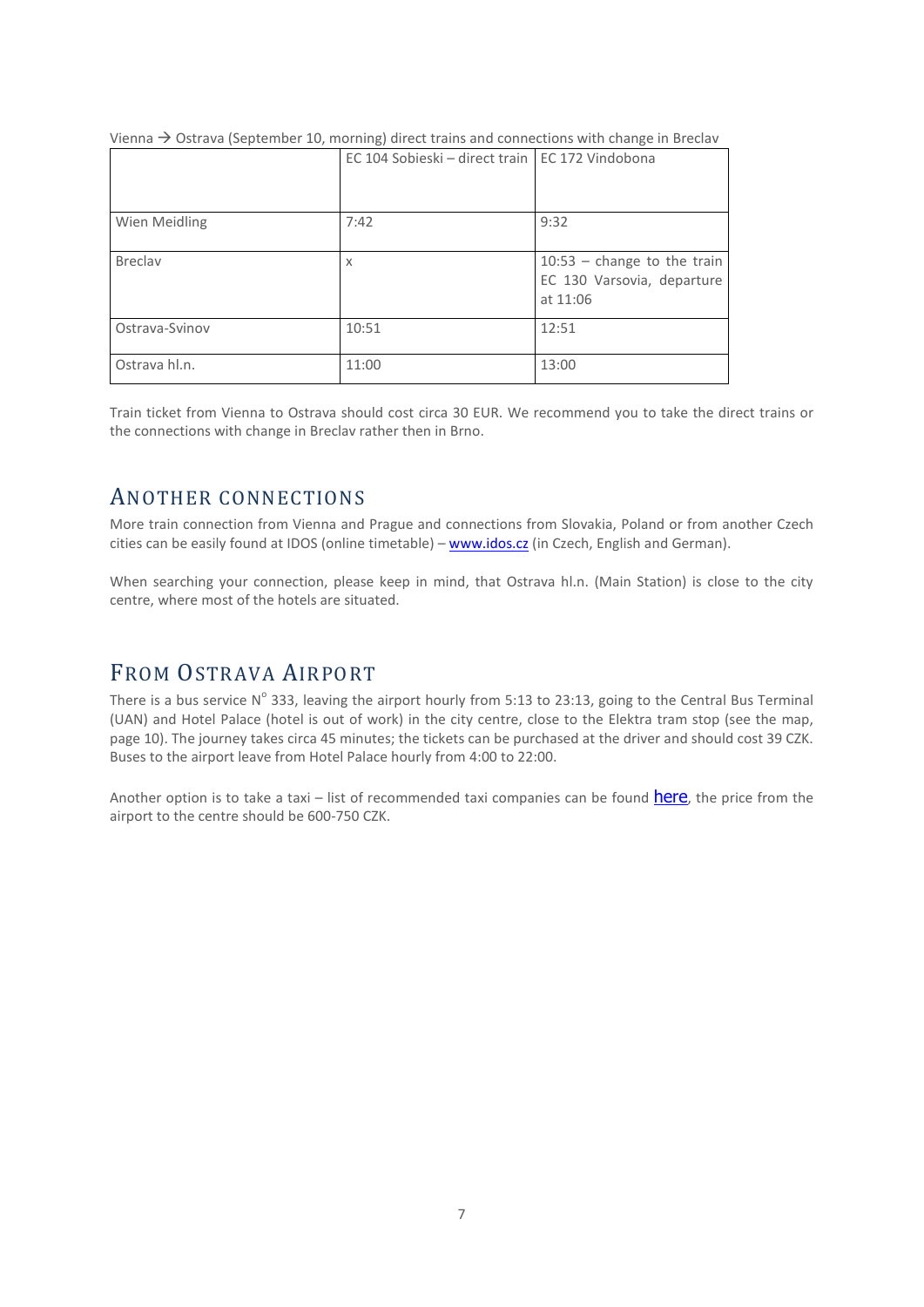## HOW TO GET FROM THE TRAIN STATION TO THE HOTEL

Most of you probably arrive to Ostrava's main train station (Hlavni nadrazi). City Information Centre can be found in the lower vestibule – here can you purchase the tickets for public transport. Ticket vending machines can be found there too. 15-minutes ticket costs 16 CZK, 60-minutes ticket costs 20 CZK, and 24-hour ticket costs 75 CZK. You can also purchase the 60-minutes ticket at the driver (it costs 25 CZK). Please invalidate your ticket using the electronic invalidating machines located at each door immediately after boarding the vehicle. The invalidated ticket is valid for the period corresponding to the ticket type and price.

There is also a taxi stand in front of the Main Station.

#### HOW TO GET TO THE BRIONI HOTEL (STODOLNI STREET) [SEE MAP](http://goo.gl/maps/aQelo)

Take the tram  $N^{\circ}$  2, 4 or 8 (15 CZK ticket). Get out at the stop "Stodolni" (5<sup>th</sup> stop from the Main Station). Continue to walk 20 metres in the direction of the tram departure and take the first turning to the right. You will see Brioni hotel after 100 m at the right side of the street.

#### HOW TO GET TO THE MARIA HOTEL (PRIVOZSKA STREET) [SEE MAP](http://goo.gl/maps/NUVVW)

Take the tram  $N^{\circ}$  2, 4 or 8 (15 CZK ticket). Get out at the stop "Hotelovy dum Jindrich" (4<sup>th</sup> stop from the Main Station). You will see the park at the left side in the direction of the tram departure. Walk along the park and take first turning to the left. You will see the building of the New Town Hall in the distance. Continue walking towards the New Town Hall and take second turning to the right. Hotel Maria is on the right side of the street.

#### HOW TO GET TO THE HOTEL BEST (KELTICKOVA STREET) [SEE MAP](http://goo.gl/maps/gfSGK)

Take the trolley bus  $N^{\circ}$  101 (20 CZK ticket), 108 or 111 (15 CZK ticket). Get out at the stop "Revirni bratrska pokladna". You will see the area of the former coalmine. Walk along the former coalmine down the Keltickova Street. You will see Hotel Best after circa 200 m at the left side of the street.

#### HOW TO GET TO THE HOTEL GARNI (NA BUNCAKU STREET) [SEE MAP](http://goo.gl/maps/NDfzl)

The hotel is 600 m from the Hotel Best. Go straight on along the Keltickova Street. Then turn left to the Na Frantiskove Street. After 100 m you will come into the crossroad. You will go straight on to the Na Baranovci Street. Then turn left to the Obcanska Street. From Obcanska Street turn right to the Na Buncaku Street and you will see the hotel on the right side.

#### HOW TO GET TO THE STUDENT DORMITORY (KOLEJ JANA OPLETELA, KRANICHOVA STREET)

Take the trolley bus  $N^{\circ}$  108 or 111 (15 CZK ticket). Get out at the stop "Gymnazium". The dormitory can bee seen from the bus stop, just cross the street and you are here.

#### HOW TO GET TO THE HOTEL HARMONY CLUB (28. RIJNA STREET)

Take the tram  $N^{\circ}$  2, 4 or 8 (15 CZK ticket). Get out at the stop "Dum energetiky". You will see the hotel on the right side of the street in the direction of the tramway departure.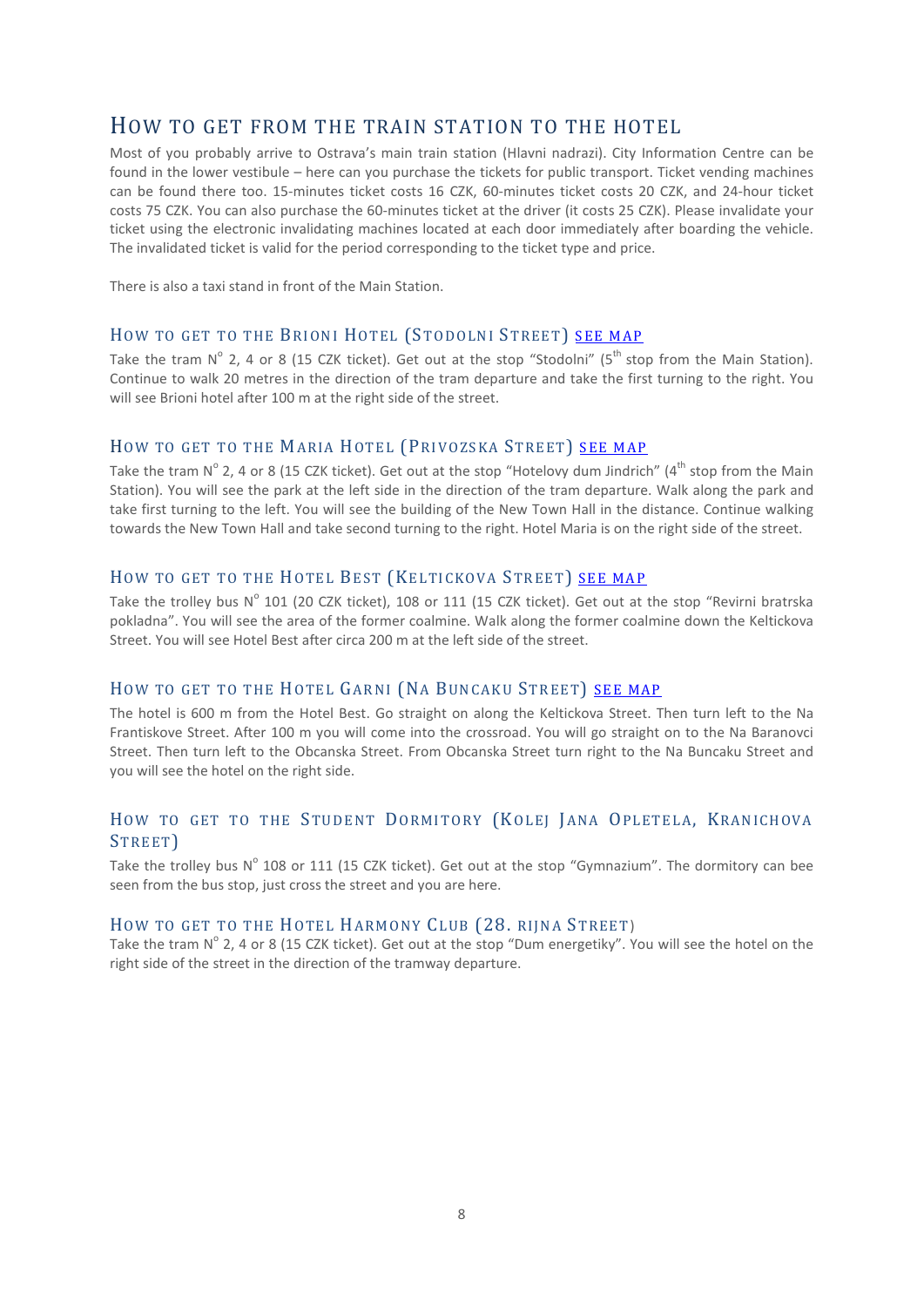## HOW TO GET FROM THE HOTEL TO THE CONFERENCE VENUE?

The conference takes place in the building "M" Faculty of Science, Chittussiho Street 10. The map can be seen here[: http://goo.gl/maps/Iy1sz](http://goo.gl/maps/Iy1sz)

#### FROM HOTEL BRIONI TO THE CONFERENCE VENUE (10 MINUTES BY TROLLEY BUS)

After leaving the hotel turn right. Turn right to the Podebradova Street at the second crossroad. Then turn left on the second crossroad to the Ceskobratrska Street. There is the trolley bus station called "Konzervator". Get into the trolley bus number 104 or 109. Your final station is called "Revirni bratrska pokladna". After getting of the trolley bus you will see on the right side across the street the big building (opposite the supermarket) – this is the conference venue.

#### FROM HOTEL MARIA TO THE CONFERENCE VENUE (5 MINUTES BY TROLLEY BUS)

After leaving the hotel turn right. At the end of the street turn left. You are now in Ceskobratrska Street. After 200 m, take the trolley bus number 104 or 109 on the station called "Most pionyru". Get off the trolley bus on the station "Revirni bratrska pokladna". The conference venue is the big building across the street directly opposite the supermarket.

#### FROM HOTEL BEST TO THE CONFERENCE VENUE (5 MINUTES WALKING)

After leaving the hotel, turn right and walk straight ahead up the Keltickova street, until you come to the big crossroad. Cross the road and you are next to the building "M".

#### FROM HOTEL GARNI TO THE CONFERENCE VENUE (12 MINUTES WALKING)

The easiest way is to go to the Hotel Best and then continue to the conference venue. Turn left and then go to the Obcanska Street. At the end of the Obcanska Street turn right to the Na Baranovci Street. At the crossroad turn left to the Na Frantiskove Street and then go to the Keltickova Street. At the end of the Keltickova Street there is a big crossroad. Cross the road and you are next to the building "M".

#### FROM THE STUDENT DORMITORY TO THE CONFERENCE VENUE (5 MINUTES WALKING)

After leaving the dormitory, turn left towards the main road. On the crossroad turn left to the Hladnovska Street. After 300 m you will see the Faculty of Science, building "M", on the right side.

#### FROM HOTEL HARMONY TO THE CONFERENCE VENUE (10 MINUTES BY TRAM + 20 MINUTES BY TROLLEY BUS)

After leaving the hotel turn left, cross the street and go to the tram stop (direction to the city centre that means away from the hotel). Take the tram No 2, 4, 8, or 12 and get out at the stop "Namesti republiky". Here, take the trolley bus 101, 106, 108, 104 or 109 and continue to the station "Revirni bratrska pokladna". The conference venue is the big building across the street directly opposite the supermarket.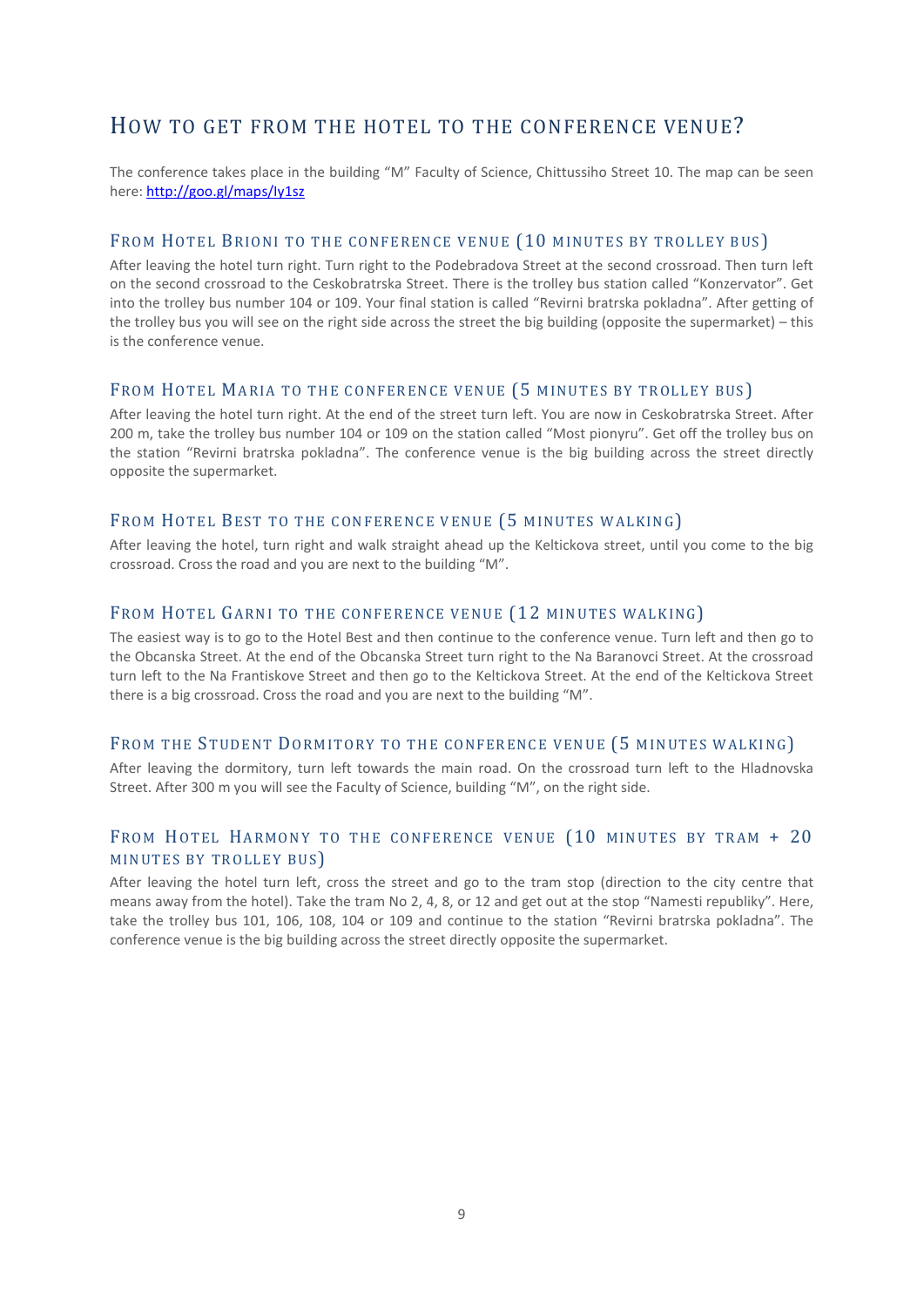## WHERE TO EAT?

**Coffee breaks** – you are cordially invited for snacks (cakes, sandwiches), coffee, tea or mineral water to the room M-109, on the ground floor close to the atrium of the building. If the teapot or coffeepot is empty, please contact our student assistants.

**Welcome reception** – you are cordially invited to the Welcome reception, which takes place at [Restaurant](http://www.levsky.cz/)  [V.R.Levský](http://www.levsky.cz/) [\(Škroupova Street\)](http://goo.gl/maps/3WHm3). Tuesday, September 10, starting from 20:00.

#### HOW TO GET TO THE RESTAURANT V.R.LEVSKÝ?

#### From conference venue:

Take the trolley bus 104 (direction to Namesti republiky) on the station Revirni bratrska pokladna (2 minutes walk from conference venue). Get off the trolley bus on the 4<sup>th</sup> station called Husuv sad (A on the map).

Follow the same direction as trolley bus to the nearest intersection (130 m), then turn left at Nadrazni Street. Go straight for 120 m and then turn right to Janackova street. After 50 m turn left to Skroupova street, where after 100 m you can find V.R.Levsky (**B** on the map).



#### From Stodolni tram stop:

If you stand on the side of the road where Titty Twister Snowboard shop is located, just follow the direction of the traffic to the nearest junction. Then turn right to Stodolni Street and then again right to Skroupova Street. Expect Restaurant V.R.Levsky after 50 m on the right side.

*With the group:* Meeting is at 19:25 in front of the conference venue (Faculty of Science, building "M", Chittussiho Street 10). We will use trolley bus 104 going on 19:35 or 19:55.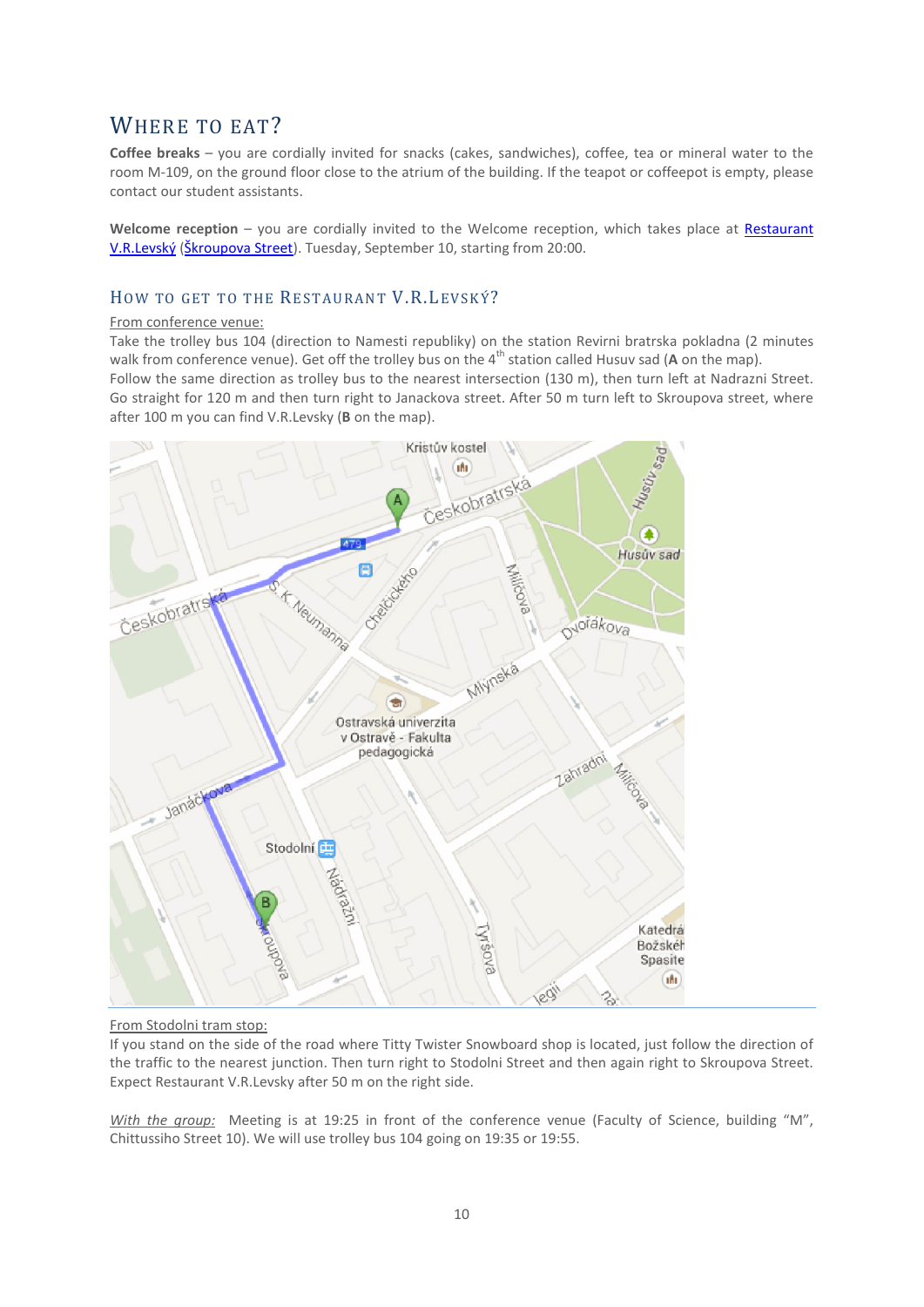#### LUNCH BREAKS

During the lunch breaks we suggest you to experience the Czech tradition of "daily menu". Downtown Ostrava offers plenty of restaurants serving "daily" or "midday" menu, which is rather a dinner comprised of a soup and a main course (one can choose from 2 to 10 or even more courses) and sometimes a beverage, salad or dessert is included. The price starts at 60 CZK, "business menu" is usually over 100 CZK. If you cannot choose from the "midday menu", do not hesitate to order some "regular meal" from the menu card, but keep in mind that during lunchtime the preparation of regular meal will take a longer time. Smoking in the restaurants is usually allowed, however it can be restricted during the lunchtime.

#### RESTAURANTS CLOSE TO THE CONFERENCE VENUE

- **[Restaurace U Dvoracku](http://goo.gl/maps/Zkgiv)** Go up to the hill along the M. D. Rettigove Street. After 50 m turn left to Hladnovska Street. You will see the restaurant approximately after 100m on the left side.
- **[Restaurace](http://goo.gl/maps/Tk7an) Slunečnice** Go up to the hill along the M. D. Rettigove Street. After 50 m turn left to Hladnovska Street. Turn right to the Kranichova Street when you will see the big building on the right side. The building is the dormitory. Opposite the dormitory, there is small parking covered by the fence. Go along the fence and after 50 m you will come into the restaurant.
- **[Hotel Best](http://goo.gl/maps/sCKp6)** The restaurant is inside the hotel. Go up to the hill along the M. D. Rettigove Street. Turn right to Hladnovska Street after 50 m. Go straight on, cross the big main road (2 lines at both directions) and continue to the Keltickova Street. Go down from the hill and after 300 m you will see Hotel Best on the left side.

#### RESTAURANTS IN THE CITY CENTRE

- **U Rady** (Postovni St.) restaurant with traditional Czech cuisine and Pilsner Beer on tap located close to the Main Post Office between Husuv sad (trolleybus No 104) and Masarykovo square.
- **Rock&Roll Garage** (Zahradni St.) cellar restaurant with cosy side walk café in a small street just opposite the Main Post Office. Craft beer Garazmistr on tap!
- **Pod Muzeem** (Masarykovo Sq.) restaurant is situated in the cellar of the old townhall. Pilsener Beer on tap.
- **Restaurant Tyrsova** (Tyrsova St.) restaurant offering international cuisine, at the corner of Tyrsova St. and Cs. legii St.
- **Raw Bar** (Tyrsova St.) just opposite the Restaurant Tyrsova, cosy place offering healthy cuisine (including vegetarian and vegan) and wheat beer.
- **Burfi** (Vojanova St.) vegetarian restaurant hidden in the complex of low-rise buildings opposite the Puppet Theatre.
- **Levský** (Musorgskeho St.) venue of the welcome reception, see above.
- **Jasmina** (Nadrazni St.) Egyptian café and teahouse offering also Egyptian meals situated close to the tram stop Stodolni (watch for Egyptian flag and use the doorbell).
- **La Petite Conversation** (Chelcickeho St.) Belgian baguetterie and café for those who prefer smaller lunch (salads, panini etc.). Every Thursday special lunch menu prepared by French cook. Do not hesitate to order in French  $\odot$ . Selection of Belgian beers.
- **Espana** (Tyrsova St.) Spanish restaurant at the corner of Tyrsova St. and Mlynska St.
- **Industrial Café** (Zahradní St.) art deco café hidden in the cellar in Zahradni St., close to Rock&Roll Garage (see above). Salads, sandwiches and Georgian Khachapuri.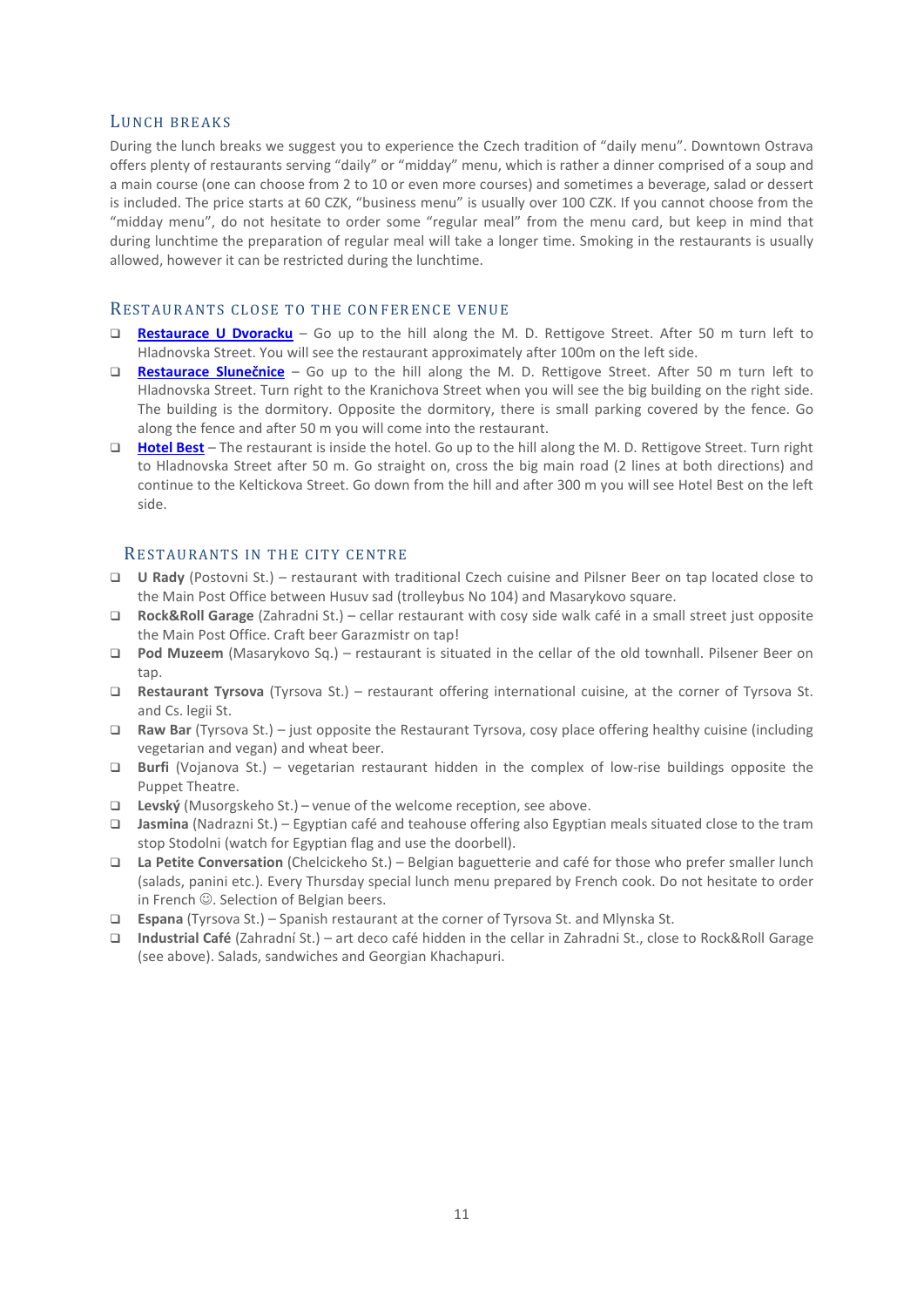## WHERE TO GO IN THE EVENING?

Ostrava is famous for its **nightlife**. The most of the bars and clubs (over 60) are situated at the **Stodolni Street** and surrounding area. Friday and Saturday are the best choices to enjoy Stodolni St., but the bars and clubs are open week through. Simply browse the street and drop in the place you like. The best known are **Kralovstvi pecivalu**, **Bernie's, Bastila**, **Sherlock's**, **Dublin**, **Levsky**, **Desperado**, **E99**, **Zadni vratka, Cerna hvezda** or **Potrefena husa**.

If you prefer **pubs** instead of noisy bars, try something out of Stodolni. **U Rady** (Postovni St.) or **Krizanek** (Nadrazni St., just at the intersection with Stodolni St.) offer you good beer, traditional Czech cuisine and also traditional smoky environment  $\odot$ . Hobit Pub (Privozska St., opposite Hotel Maria) offers craft beer (Qasek) and cold specialities as drowned sausage, drowned cheese or bratwurst. Non-smoking restaurant **U skakaveho ponika** just next to Hobit Pub serves not only craft beer Qasek, but also hot meals.

Downtown Ostrava offers also plenty of **cafés**. The best known are **Café N<sup>o</sup> 10** (Jiraskovo Sq.), **Real Café** (Realni St.), **Literarni kavarna** (Masaryk Sq., in the Academia bookshop), **Atlantik** (Ceskolovenskych Legii St., with the free wi-fi internet access), **Cerna hvezda** (at the very beginning of Stodolni St.), **Cafe au Pere Tranquille** (French style café, second turning to the right from Stodolni St.), **Ostravanka** (Milicova St.), or **Voliera** (Realni St., tiny student café in the backyard of the Faculty of Arts).

## INTERNET ACCESS

The wi-fi Internet connection is available free at the building M. Moreover, there should be no problem with Internet access in your hotel. Most of cafés and restaurants provide free wi-fi Internet access – so don't forget your laptop when going for the lunch or cap of coffee. Some of the restaurants or cafés with the free wi-fi Internet: Levsky, Dlouha 100ry, Atlantik, Pod Muzeem, etc.

## WHAT TO SEE IN OSTRAVA?

Ostrava is transforming from industrial city to the modern city of science, culture and sports, however the technical and industrial sites constitute the major part of its tourist sites. Detailed information about all tourist sites in Ostrava and surroundings can be foun[d here.](http://www.ostrava.cz/jahia/Jahia/site/ostrava/lang/en/ostrava/turista/turisticke-atraktivity) We think that sites listed above might be of your interest.

1. [Mining Museum](http://www.muzeumokd.cz/en/) (Hornicke museum) – the largest mining museum in Czechia. Exposition of the history of coal mining, underground exposition in former Anselm Mine and unique mining rescue service exposition. The museum is open for public, so if there be few persons interested only, we can help you to find your way to the museum, however English and Polish guides should be booked in advance.

2. [Mine Michal](http://www.dul-michal.cz/en/) (Dul Michal) – the idea of exposition in the former coalmine rests upon the authenticity of environment and details of last working day. The tour goes under the footprints of a miner getting into work. The whole area is declared as a part of the Czech National Cultural Heritage and is on the indicative list of Czech landmarks waiting for enlistment into the UNESCO World Cultural Heritage. We offer you booking of English or Czech language tour on Friday morning (see our web, section News). The museum is open for public, so if there be few persons interested only, we can help you to find your way to the museum; English language guide is available day through.

3. [Dolni Vitkovice](http://www.ostravainfo.cz/zarizeni_detail.php?id=861&menu=1&lang=2) - former steel mills and coalmine, established in 1828 by archbishop Rudolf, then owned by Rotschild family, unique example of industrial architecture from the first half of the 19<sup>th</sup> century. The site is open for public during weekends, however we offer you booking of English or Czech language. Good shoes required.

4. **Vitkovice City District** – Mirove namesti Sq. – centre of old Vitkovice, unique redbrick architecture (town hall, church, marketplace, worker's houses etc.), situated in the middle of Vitkovice industrial area. Easily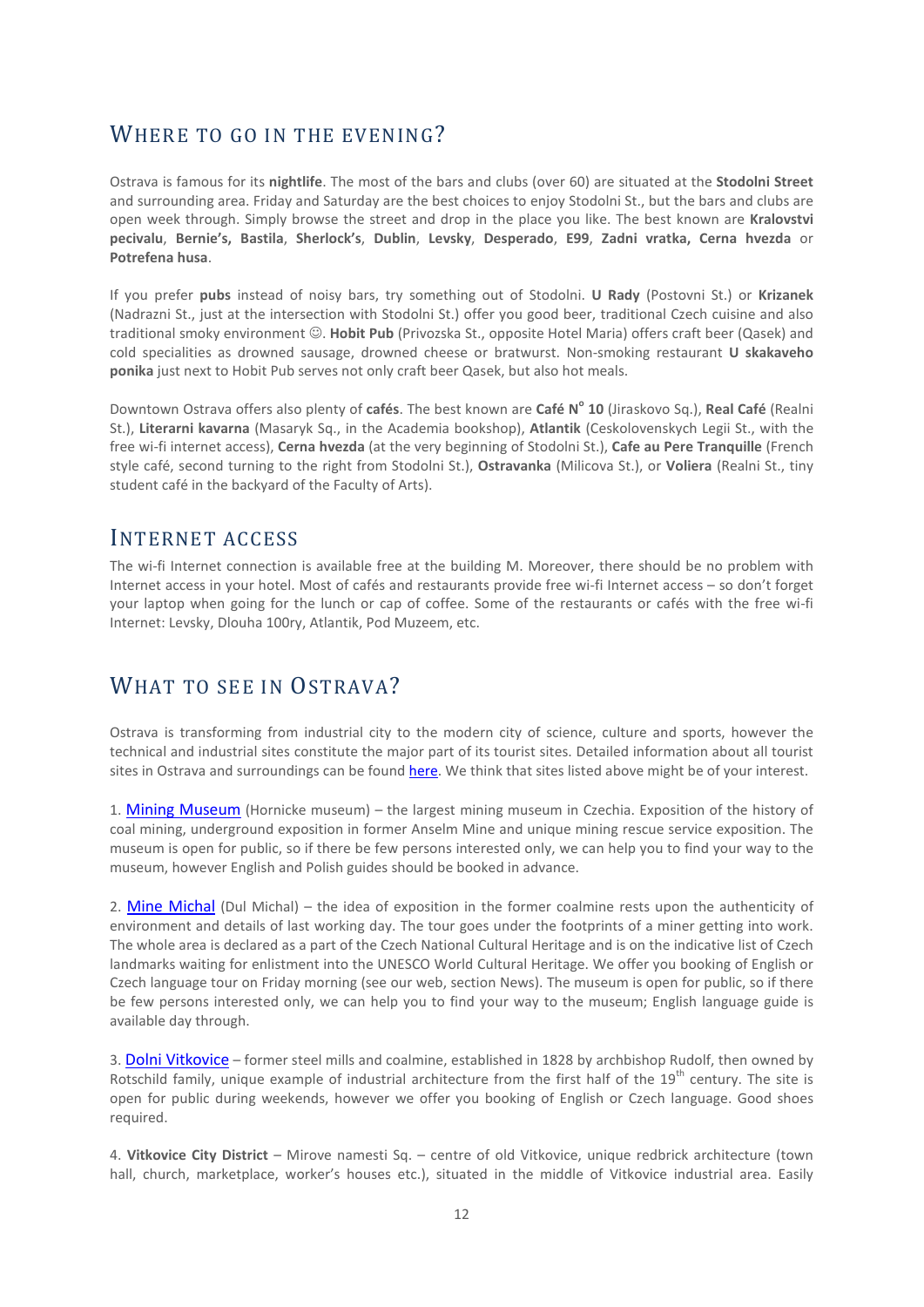accessible by trams  $N^{\circ}$  2, 3, 13 or 19 (stop Mirove namesti). Just browse around and have a glass of beer in one of the pubs.

5. **Privoz City District** – Svatopluka Cecha Sg. – planned by the famous Austrian architect and city planning theoretician *Camillo Sitte* in the late 19th century. Neo-gothic church, neo-renaissance town hall, neo-historical and art nouveau houses. Easily accessible by trams  $N^{\circ}$  2, 4, 8 (stop Namesti Svatopluka Cecha).

6. **Poruba City District** – Main Avenue (Hlavni trida) – build in 1950s in a Stalinist neo-historical socialist realism. Broad avenues, imperial facades, cosy backyards, small shops and bars. Easily accessible by trams No 7, 8 or 17 (stop Areal VSB).

## GOING BACK HOME

## TRAIN TIMETABLES FROM OSTRAVA TO PRAGUE

|             | $\tilde{}$ |     |           |      |        |        |         |                   |           |         |        |     |
|-------------|------------|-----|-----------|------|--------|--------|---------|-------------------|-----------|---------|--------|-----|
|             | EC         | 110 | IC        | 1012 | Ex     | 146 LE |         | 1360 SC 512 SC IC |           | 1014 Ex |        | 144 |
|             | Praha      |     | Regio Jet |      | Kysuca |        | LEO     | Pendolino         | Regio Jet |         | Landek |     |
|             |            |     |           |      |        |        | Express |                   |           |         |        |     |
| Ostrava     | 13:24      |     | 13:57     |      | 14:07  |        | 14:22   | 15:27             | 15:57     |         | 16:07  |     |
| hl.n.       |            |     |           |      |        |        |         |                   |           |         |        |     |
| Ostrava-    | 13:31      |     | 14:03     |      | 14:14  |        | 14:29   | 15:34             | 16:03     |         | 16:14  |     |
| Svinov      |            |     |           |      |        |        |         |                   |           |         |        |     |
|             |            |     |           |      |        |        |         |                   |           |         |        |     |
| Praha hl.n. | 16:39      |     | 17:33     |      | 17:53  |        | 17:39   | 18:39             | 19:33     |         | 19:55  |     |

Ostrava  $\rightarrow$  Prague (11 and 12 September, afternoon)

#### Ostrava  $\rightarrow$  Prague (11 and 12 September, afternoon)

|                    | $\tilde{}$                          |                        |                        |                   |                              |
|--------------------|-------------------------------------|------------------------|------------------------|-------------------|------------------------------|
|                    | LE<br>1364<br><b>LEO</b><br>Express | SC 516 SC<br>Pendolino | IC<br>1016<br>RegioJet | Ex<br>142<br>Odra | LE<br>1366<br>LEO<br>Express |
| Ostrava<br>hl.n.   | 16:31                               | 17:27                  | 17:57                  | 18:07             | 18:22                        |
| Ostrava-<br>Svinov | 16:38                               | 17:34                  | 18:03                  | 18:14             | 18:29                        |
| Praha hl.n.        | 19:50                               | 20:39                  | 21:33                  | 21:53             | 21:39                        |

#### Ostrava  $\rightarrow$  Prague (12 September, morning)

|                    | SC 502 SC | 1002<br>IC | Ex     | 540 SC 504 SC | 1352 IC<br>LE.        |          | 1004 SC 506 SC IC    | 1006  |
|--------------------|-----------|------------|--------|---------------|-----------------------|----------|----------------------|-------|
|                    | Pendolino | Regio Jet  | Hutnik | Pendolino     | <b>LEO</b><br>Express | RegioJet | Pendolino   RegioJet |       |
| Ostrava<br>hl.n.   | 5:27      | 5:57       | 6:01   | 6:27          | 6:31                  | 6:57     | 7:27                 | 7:57  |
| Ostrava-<br>Svinov | 5:34      | 6:03       | 6:07   | 6:34          | 6:38                  | 7:03     | 7:34                 | 8:03  |
| Praha hl.n.        | 8:39      | 9:33       | 9:55   | 9:39          | 9:50                  | 10:33    | 10:39                | 11:33 |

Ostrava  $\rightarrow$  Prague (12 September, morning)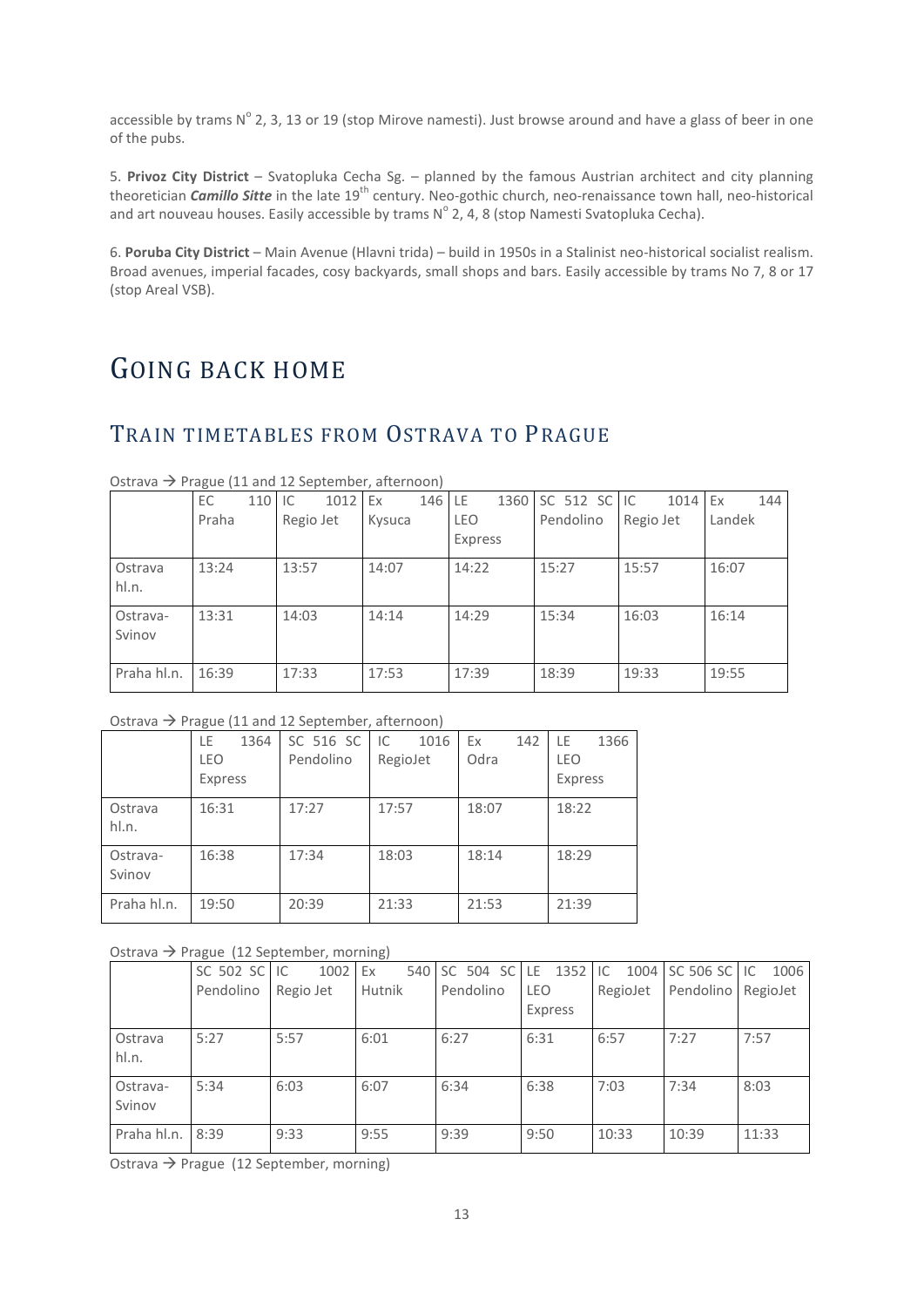|                    | Ex $152$ Jan LE<br>Perner | Leo Express Pendolino | 1354 SC 508 SC IC | 1008<br>RegioJet |
|--------------------|---------------------------|-----------------------|-------------------|------------------|
|                    |                           |                       |                   |                  |
| Ostrava<br>hl.n.   | 8:07                      | 8:24                  | 9:27              | 9:57             |
| Ostrava-<br>Svinov | 8:16                      | 8:32                  | 9:37              | 10:05            |
| Praha hl.n.        | 11:53                     | 11:39                 | 12:39             | 13:33            |

### AIRPORT EXPRESS TIMETABLE

| AЕ                                 |                                                                 | Informace: Dispecink@dpp.cz |                | Dopravce: Dopravní podnik hl. m. Prahy, akciová společnost, Sokolovská 217/42, 190 22 Praha 9 | Plati od: 9.6.2013       |
|------------------------------------|-----------------------------------------------------------------|-----------------------------|----------------|-----------------------------------------------------------------------------------------------|--------------------------|
| orienteční doba<br>(Izdy (min)     |                                                                 | Linka 103120                |                | <b>CELÝ TÝDEN</b>                                                                             |                          |
| • HLAVNÍ NÁDRAŽÍ VE                |                                                                 |                             |                |                                                                                               | 4                        |
| 12 Dejvická vz                     |                                                                 |                             |                |                                                                                               | 5                        |
| 30 Terminál 1 (                    |                                                                 |                             | 6              |                                                                                               | 6                        |
| 32 Terminál 2 (                    |                                                                 |                             | 35             |                                                                                               | 7                        |
| 33 LETIŠTĚ                         |                                                                 |                             | 05 35          |                                                                                               |                          |
|                                    | & - Všechny spoje zajišťuje nízkopodlažní vozidlo.              |                             | 05 35          |                                                                                               | 8                        |
|                                    | ● - zastávka je v provozu pouze pro výstup                      |                             | 05 25 45       |                                                                                               | 9                        |
|                                    | · zastávka je v provozu pouze pro nástup                        |                             | 05 25 45       |                                                                                               | 10                       |
| <b>TARIFNÍ PODMÍNKY:</b>           |                                                                 |                             | 05 25 45       |                                                                                               | 11                       |
|                                    |                                                                 |                             | 05 25 45       |                                                                                               | 12                       |
|                                    | Platí zvláštní jízdné PID a tarif ČD                            |                             | 13<br>05 25 45 |                                                                                               | 13                       |
|                                    |                                                                 |                             | 14             |                                                                                               | 14                       |
|                                    | Dětské jízdné (6-15 let) 30 Kč (20 Kč z/do zastávky Dejvická)   |                             | 05 35<br>15    |                                                                                               | 15                       |
|                                    | Ostatní jízdenky PID neplatí.                                   |                             | 05 35          |                                                                                               |                          |
|                                    | Prodej jízdenek u řídiče.                                       |                             | 16<br>05 35    |                                                                                               | 16                       |
|                                    | Nástup pouze předními dveřmi.                                   |                             | 05 35          |                                                                                               | 17                       |
|                                    |                                                                 |                             | 18<br>05 35    |                                                                                               | 18                       |
|                                    |                                                                 |                             | 19<br>05 35    |                                                                                               | 19                       |
|                                    | <b>TARIFF AND FARE CONDITIONS:</b>                              |                             | 20<br>05 35    |                                                                                               | 20                       |
|                                    | Special PID (Praque Integrated Transport) fare and tariff       |                             | 21<br>05 35    |                                                                                               | 21                       |
|                                    | of the Czech Railways (CD) applicable                           |                             | 22<br>05       |                                                                                               | 22                       |
|                                    |                                                                 |                             | 23             |                                                                                               | 23                       |
|                                    | Child's fare (6-15 years) CZK 30 (CZK 20 from/to Dejvická stop) |                             | 0              |                                                                                               | 0                        |
|                                    | Other PID tickets are not applicable.                           |                             |                |                                                                                               |                          |
|                                    | Tickets available from the driver.                              |                             |                |                                                                                               | 1                        |
|                                    | Access through the front door only.                             |                             | 2              |                                                                                               | 2                        |
|                                    |                                                                 |                             |                |                                                                                               | 3                        |
| O svátcích jede jako v neděli (†). |                                                                 |                             |                |                                                                                               | Soft. CHAPS spol. s r.o. |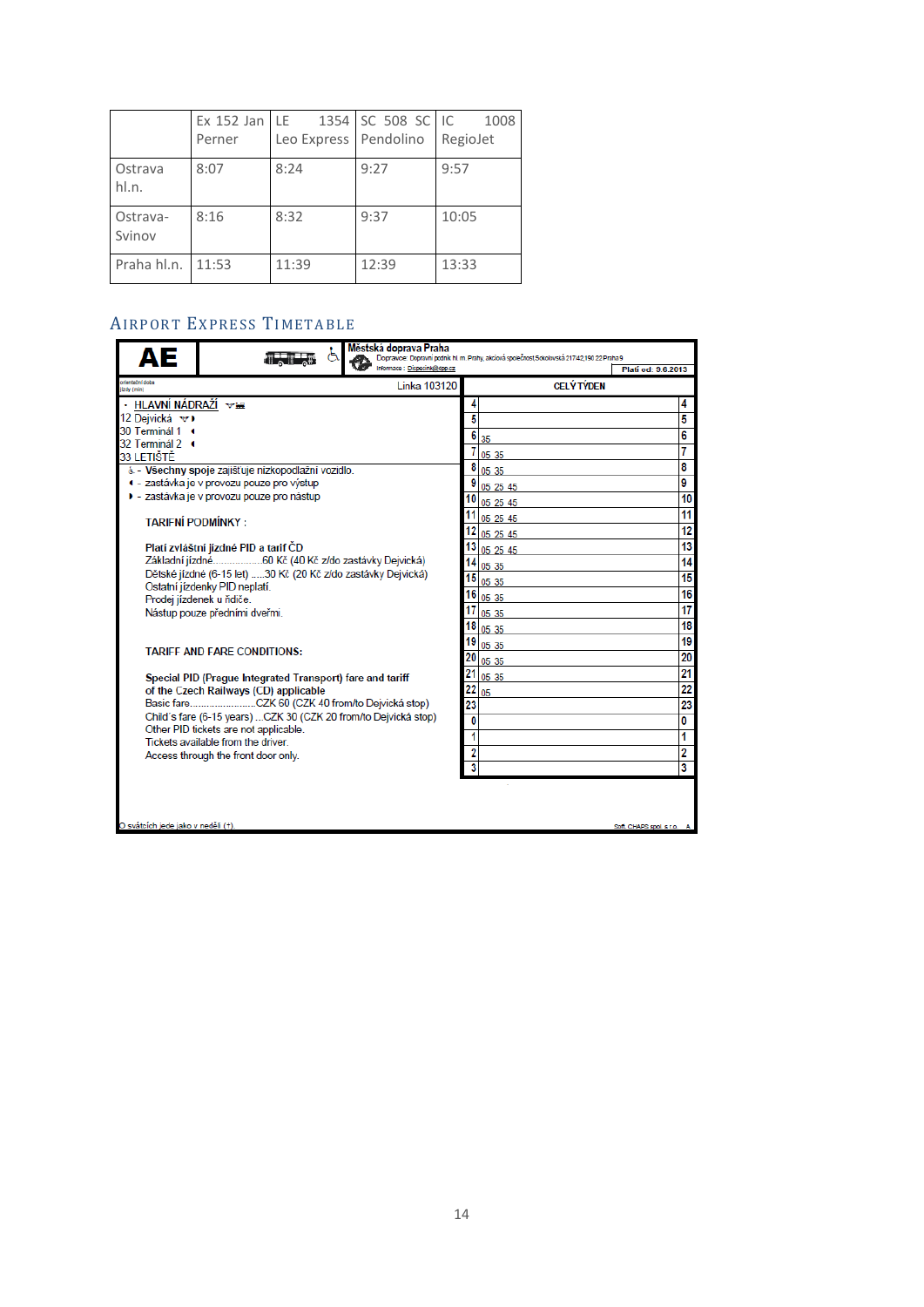## BUS 119 TIMETABLE

| <b>METROBUS</b><br>119 11<br>w                        | PRAŽSKÁ INTEGROVANÁ DOPRAVA (PID) - Městská doprava Praha<br>Dopravce: Dopravní podnik hl. m. Prahy, akciová společnost Sokolovská 217/42,190 22 Praha 9                                                                                                                                                                                                                                                                                                                                          |                                                                                                                               |    |
|-------------------------------------------------------|---------------------------------------------------------------------------------------------------------------------------------------------------------------------------------------------------------------------------------------------------------------------------------------------------------------------------------------------------------------------------------------------------------------------------------------------------------------------------------------------------|-------------------------------------------------------------------------------------------------------------------------------|----|
| změna trasy / diversion<br>prientační doba            | Informace o provozu PID na tel.: 296 191 817: na internetu : WWW.dDD.CZ                                                                                                                                                                                                                                                                                                                                                                                                                           | Platí od: 27.8.2013                                                                                                           |    |
| Tarifní pásmo P<br>(Ledy (min)                        | PRACOVNI DEN (*)                                                                                                                                                                                                                                                                                                                                                                                                                                                                                  | SOBOTA (6) a NEDELE (†)                                                                                                       |    |
| DEJVICKÁ V                                            | $4\frac{1}{58}$                                                                                                                                                                                                                                                                                                                                                                                                                                                                                   |                                                                                                                               | 4  |
| Thákurova                                             | ÷.<br>Ł.<br>÷.<br>5                                                                                                                                                                                                                                                                                                                                                                                                                                                                               | Ł.<br>å.<br>08 18 28 38 48 58                                                                                                 | 5  |
| 3<br>Hadovka<br>5<br>Bořislavka                       | à.<br>÷.<br>01 08 15 21 27 33 39 45 50 55                                                                                                                                                                                                                                                                                                                                                                                                                                                         | Ŧ.<br>Æ.<br>Ł.<br>Ł.<br>08 18 28 38 48 58                                                                                     | 6  |
| 7<br>Horoměřická                                      | 00 05 10 15 20 25 30 35 40 46 52 58                                                                                                                                                                                                                                                                                                                                                                                                                                                               | $11111$<br>08 18 28 38 48 58                                                                                                  | 7  |
| 9<br>Červený Vrch                                     | <u>စိုး ဒိုး 19 26 နဲ့ဒီ နို့0 နို7 နိုန</u>                                                                                                                                                                                                                                                                                                                                                                                                                                                      | $\frac{1}{08}$ $\frac{1}{18}$ $\frac{1}{28}$ $\frac{1}{38}$ $\frac{1}{48}$ $\frac{1}{58}$                                     | 8  |
| 10<br>Nádraží Veleslavín                              |                                                                                                                                                                                                                                                                                                                                                                                                                                                                                                   | <b>L L L L L</b><br>Æ.<br>08 18 28 38 48 58                                                                                   | 9  |
| 12<br>Nad Džbánem                                     | 01 08 15 22 29 36 43 51 58<br>06 13 21 28 36 43 51 58                                                                                                                                                                                                                                                                                                                                                                                                                                             | Ł.<br>Ł.<br>Ł.<br>å.<br>08 18 28 38 48 58                                                                                     | 10 |
| 13<br>Vozovna Vokovice                                | Ł.<br>Æ.<br>Ł.<br>Ł.<br>å.<br>06 13 21 28 36 43 51 58                                                                                                                                                                                                                                                                                                                                                                                                                                             | Æ<br>Ł.<br>å.<br>ê.<br>08 18 28 38 48 58                                                                                      | 11 |
| 14<br>Divoká Šárka<br>15<br>Divoká Šárka              | $\begin{array}{cccccc}\n\color{red}{\overline{1}} & \color{red}{\overline{1}} & \color{red}{\overline{1}} & \color{red}{\overline{1}} & \color{red}{\overline{1}} & \color{red}{\overline{1}} & \color{red}{\overline{1}} & \color{red}{\overline{1}} \\ \color{red}{06} & \color{red}{13} & \color{red}{21} & \color{red}{28} & \color{red}{36} & \color{red}{43} & \color{red}{51} & \color{red}{58} \\ \color{red}{06} & \color{red}{13} & \color{red}{21} & \color{red}{28} & \color{red}{36$ | $08$ 18 $28$ 38 48 58                                                                                                         | 12 |
| Nová Šárka<br>16                                      | $06 \t{13} \t{21} \t{28} \t{36} \t{43} \t{51} \t{58}$<br>13                                                                                                                                                                                                                                                                                                                                                                                                                                       | Ł.<br>å.<br>÷.                                                                                                                | 13 |
| 17<br>Dědina                                          | 06 13 21 28 36 43 50 57                                                                                                                                                                                                                                                                                                                                                                                                                                                                           | <u>08 18 28 38 48 58</u><br>08 18 28 38 48 58                                                                                 | 14 |
| 20<br>K Letišti                                       | $\frac{1}{03}$ $\frac{1}{09}$ 15 $\frac{1}{21}$ $\frac{1}{27}$ $\frac{1}{33}$ $\frac{1}{39}$ $\frac{1}{45}$ 51 $\frac{1}{57}$<br>15                                                                                                                                                                                                                                                                                                                                                               | Ł.<br>Ł.<br>Ł.<br>Ł.                                                                                                          | 15 |
| x Terminál 3<br>21                                    | Ł.<br>å.<br>ê.<br>ē.<br>16                                                                                                                                                                                                                                                                                                                                                                                                                                                                        | 18 28 38 48 58<br>08<br>Æ.<br>ê.<br>Ł.<br>å.                                                                                  | 16 |
| 22 x Na Padesátníku                                   | 03 09 15 21 27 33 39 45 51 57<br>$\frac{1}{03}$ $\frac{1}{09}$ $\frac{1}{15}$ $\frac{1}{21}$ $\frac{1}{27}$ $\frac{1}{33}$ $\frac{1}{39}$ $\frac{1}{45}$ $\frac{1}{51}$ $\frac{1}{57}$                                                                                                                                                                                                                                                                                                            | 08 18 28 38 48 58                                                                                                             | 17 |
| 24<br>U Hangáru<br>26<br>Terminál 1                   | 18                                                                                                                                                                                                                                                                                                                                                                                                                                                                                                | $\begin{array}{cccccccc}\n1 & 1 & 1 & 1 & 1 & 1 & 1 \\ 08 & 18 & 28 & 38 & 48 & 58 \\ 1 & 1 & 1 & 1 & 1 & 1 & 1\n\end{array}$ | 18 |
| 27<br>Terminál 2                                      | $\frac{68}{10}$ $\frac{69}{10}$ $\frac{1}{10}$ $\frac{2}{2}$ $\frac{29}{29}$ $\frac{36}{10}$ $\frac{43}{51}$ $\frac{51}{58}$                                                                                                                                                                                                                                                                                                                                                                      | 08 18 28 38 48 58<br>Ł.<br>Ł.<br>Ł.<br>ŁΓ<br>à.                                                                               | 19 |
| LETIŠTĚ<br>28                                         | 19<br>06 13 21 29 38 48 58<br>08 18 28 38 48 58                                                                                                                                                                                                                                                                                                                                                                                                                                                   | 08 18 28 38 48 58                                                                                                             |    |
| x - na znamení                                        | 20                                                                                                                                                                                                                                                                                                                                                                                                                                                                                                |                                                                                                                               | 20 |
| & - Zvýrazněné spoje zajišťuje nízkopodlažní vozidlo. | $\frac{1}{08}$ $\frac{1}{18}$ $\frac{1}{28}$ $\frac{1}{38}$ $\frac{1}{48}$ $\frac{1}{58}$<br>21                                                                                                                                                                                                                                                                                                                                                                                                   | $\frac{1}{08}$ $\frac{1}{18}$ $\frac{1}{28}$ $\frac{1}{38}$ $\frac{1}{48}$ $\frac{1}{58}$                                     | 21 |
|                                                       | $\frac{1}{08}$ $\frac{1}{18}$ $\frac{1}{28}$ $\frac{1}{38}$ $\frac{1}{48}$ $\frac{1}{58}$<br>22<br>1 1 1 1                                                                                                                                                                                                                                                                                                                                                                                        | $\frac{1}{08}$ $\frac{1}{18}$ $\frac{1}{28}$ $\frac{1}{38}$ $\frac{1}{48}$ $\frac{1}{58}$<br><u>t t t t</u>                   | 22 |
|                                                       | 23<br>08 18 28 48                                                                                                                                                                                                                                                                                                                                                                                                                                                                                 | 08 18 28 48                                                                                                                   | 23 |
|                                                       | $rac{1}{08}$ $rac{1}{28}$<br>0                                                                                                                                                                                                                                                                                                                                                                                                                                                                    | Æ.<br>Æ.<br>08 28                                                                                                             | 0  |
|                                                       |                                                                                                                                                                                                                                                                                                                                                                                                                                                                                                   |                                                                                                                               | 1  |
|                                                       | 2                                                                                                                                                                                                                                                                                                                                                                                                                                                                                                 |                                                                                                                               | 2  |
|                                                       | $\overline{\mathbf{3}}$                                                                                                                                                                                                                                                                                                                                                                                                                                                                           |                                                                                                                               | 3  |
|                                                       | Tarif PID:<br>Jízda s předem zakoupenou jízdenkou.                                                                                                                                                                                                                                                                                                                                                                                                                                                | Doplňkový prodej jízdenek s přirážkou u řidiče.<br>Území hl. m. Prahy se počítá jako 4 tarifní pásma.                         |    |
| O svátcích jede jako v neděli (†).                    |                                                                                                                                                                                                                                                                                                                                                                                                                                                                                                   | Soft. CHAPS spol. s r.o. A                                                                                                    |    |

### TRAIN TIMETABLES FROM OSTRAVA TO VIENNA

Ostrava → Vienna (11 and 12 September, afternoon): direct trains and connections with change in Brno or Breclav

|                  | EC 131 Varsovia                                                            | EC 105 Sobieski | Ex 532 Comenius                                                                    |
|------------------|----------------------------------------------------------------------------|-----------------|------------------------------------------------------------------------------------|
| Ostrava hl.n.    | 15:00                                                                      | 17:00           | 19:00                                                                              |
| Ostrava-Svinov   | 15:07                                                                      | 17:07           | 19:07                                                                              |
| <b>Breclav</b>   | 16:54 - change train to $x$<br>the EC 173 Vindobona,<br>departure at 17:02 |                 | $20:50$ – change train to the EC<br>79 Johann Gregor Mendel,<br>departure at 22:02 |
| Brno hl.n.       | X                                                                          | X               | X                                                                                  |
| Wien Meidling    | 18:24                                                                      | 20:17           | X                                                                                  |
| Wien Praterstern |                                                                            |                 | 23:03                                                                              |

|                | Ex 530 Helfstyn | R 732 Radegast | R 734 |
|----------------|-----------------|----------------|-------|
| Ostrava hl.n.  | 5:53            | 6:38           | 8:38  |
| Ostrava-Svinov | 5:59            | 6:45           | 8:45  |